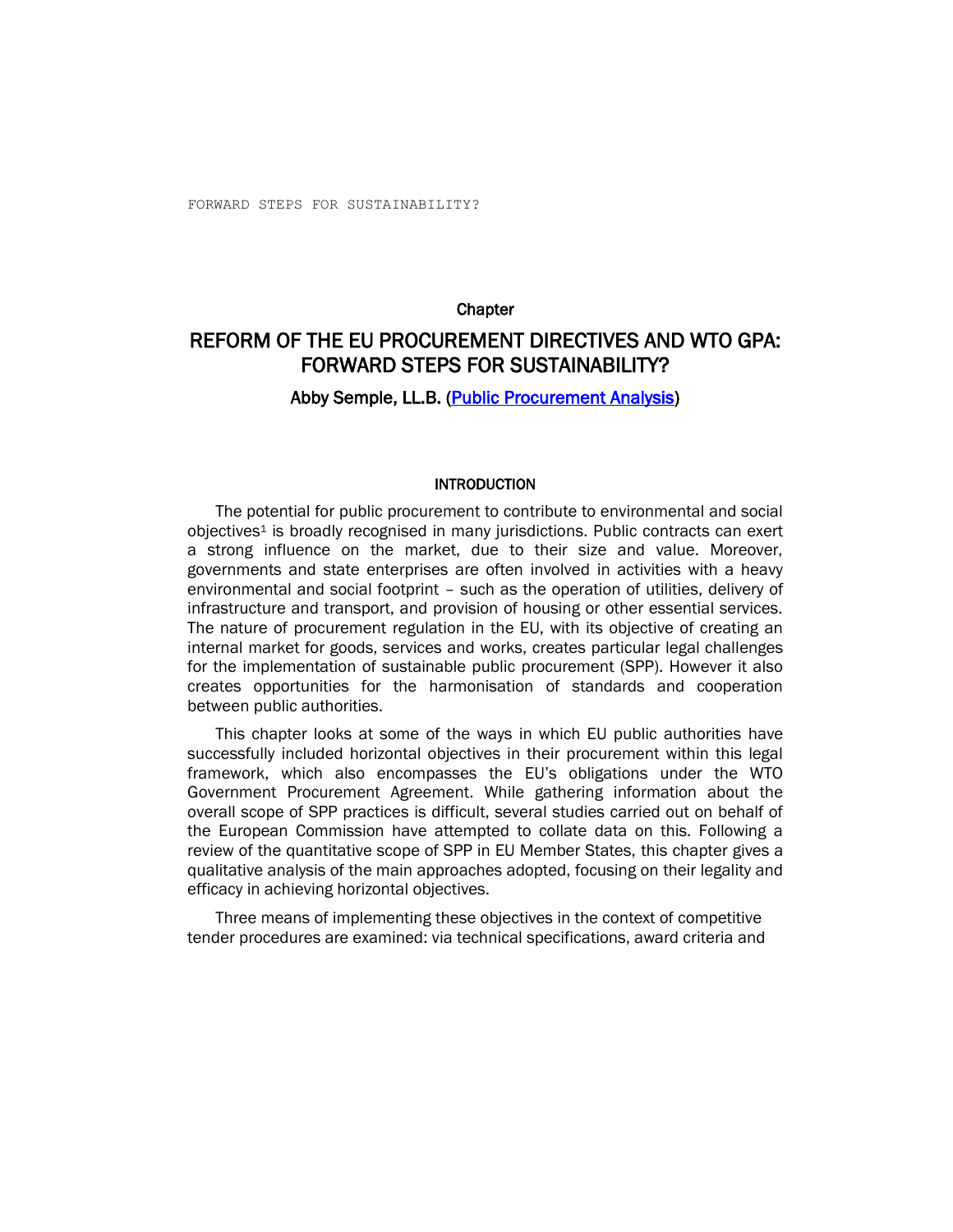contract performance clauses. The proposed reforms to the procurement directives<sup>2</sup> are critiqued in terms of their impact on these approaches, and suggestions made for how the draft legislation could be improved. Potential topics to be addressed under the Work Programme on sustainable procurement established under the renegotiated WTO Agreement are also identified.

### SPP IN EU MEMBER STATES

### Theory and Rationale

It is useful at the outset to consider the broader policy background underlying SPP. The term 'sustainability' is used so frequently and for such variable purposes that its coherence may be questioned. In the field of sustainable development, it denotes the equitable use of resources between populations over time.<sup>3</sup> This requires a balance between the economic, social and environmental aspects of development, a mandate which has been accepted by the EU as well as by all Member States and a large number of regional and local authorities. 4

Sustainable consumption and production is an approach to sustainable development which focuses on the life-cycle impact of goods and services and aims to ensure the efficient use of resources. Applying these concepts to public procurement, one is led to think of procurement which considers and reconciles the economic, social and environmental impacts of public contracts over the whole duration of those impacts. Examples of SPP measures widely adopted by European public authorities include the promotion of equality in the labour force and fair working conditions,<sup>5</sup> reduction of energy consumption and greenhouse gas (GHG) emissions, proper management of natural resources and waste, and the development of renewable energy sources.

SPP, by taking these or other considerations into account in procurement, seeks to reduce the negative impact of public contracts and leverage government spending power to promote socially and environmentally responsible practices. In the context of the EU internal market and WTO Government Procurement Agreement, social and environmental objectives must be reconciled with the principles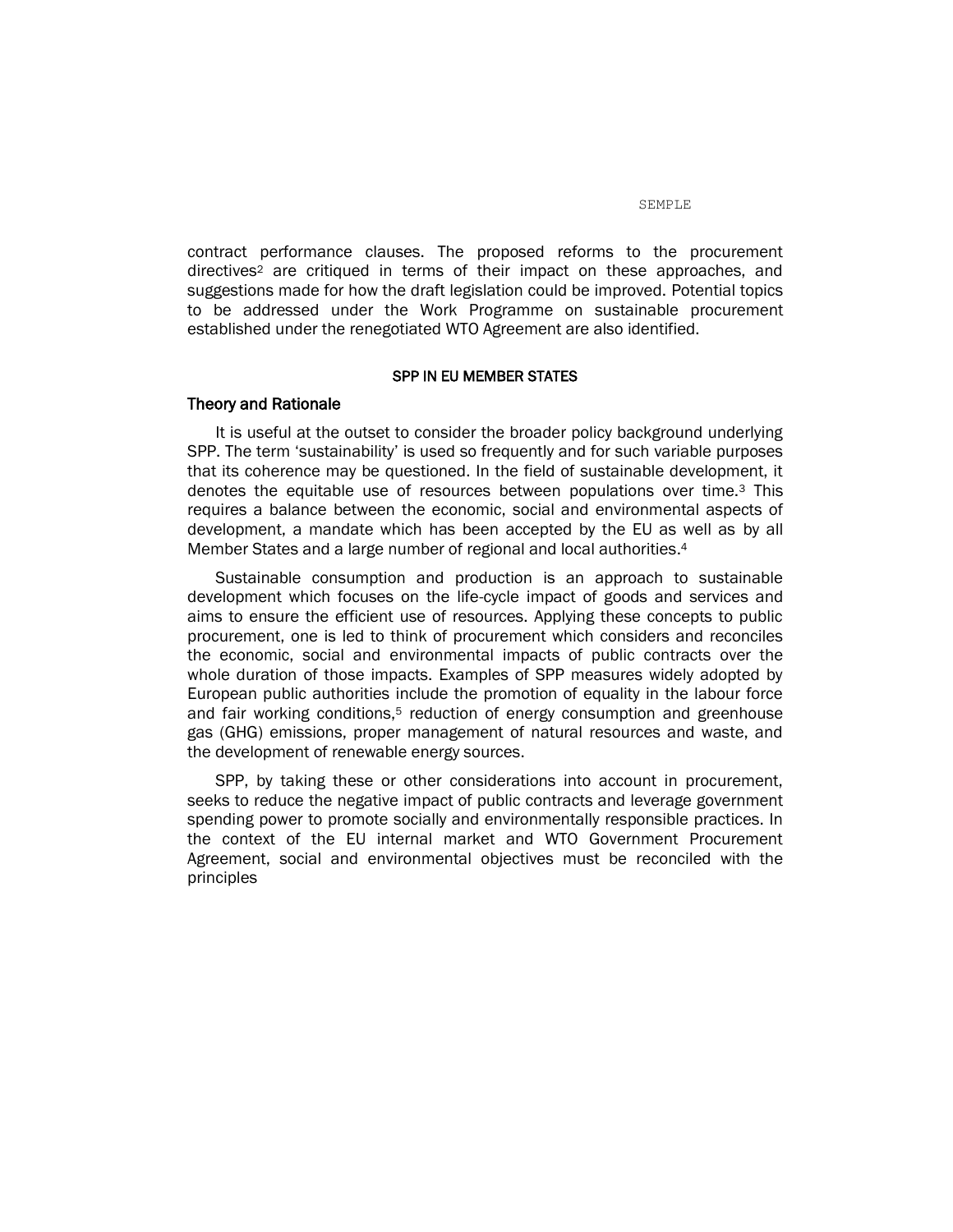of open competition, transparency and equal treatment. National and organisational procurement policies also emphasise value-for-money, and may invoke further horizontal objectives linked to economic development.

These various objectives are not mutually exclusive – open and transparent cross-border competition for public contracts has the potential to contribute to environmental and social goals while delivering value-for-money. This may occur both by stimulating firms to innovate<sup>6</sup> and, in some cases, reducing the costs associated with delivery of environmentally and socially responsible goods, works and services.<sup>7</sup>

Nevertheless, there is on-going scepticism regarding both the legitimacy and effectiveness of using the award of public contracts to pursue horizontal objectives. In some cases, it may be perceived as a distraction from the "core" consideration of value-for-money. In others, it is seen as a fig-leaf for discriminatory practices, a way of ensuring that local or preferred suppliers can compete on grounds other than cost.

This chapter takes as its starting point that contracting authorities have a legitimate interest, and in many cases an obligation, to pursue horizontal objectives in their procurement. The legality of the various means of doing this, along with the efficacy of different approaches in practice, are the questions addressed here. Such an analysis may help to determine when it is appropriate to use public procurement to achieve social and environmental goals, either instead of or in combination with other policy measures such as taxation or regulation.

### Scope of Existing Practice in Member States

A majority of the 27 EU Member States have adopted policies for green public procurement (GPP) or SPP, representing varying approaches and levels of ambition. Some include mandatory measures for the procurement of certain products or services, while others set indicative targets only. Where these policies refer to specific criteria to be applied in procurement, they are in many cases based on the common EU GPP criteria developed by the European Commission, covering 19 product and service groups.<sup>8</sup> These aim to address the key environmental impacts of each product or service based on the entire life-cycle, taking into account the need to verify suppliers' claims and ensure comparability of tenders and equal treatment.

At national level, the criteria adopted often address social considerations in addition to the environmental impacts targeted by the EU GPP criteria. Social considerations in this context include both characteristics of the final product or service, such as accessibility to all users, and supply-chain characteristics such as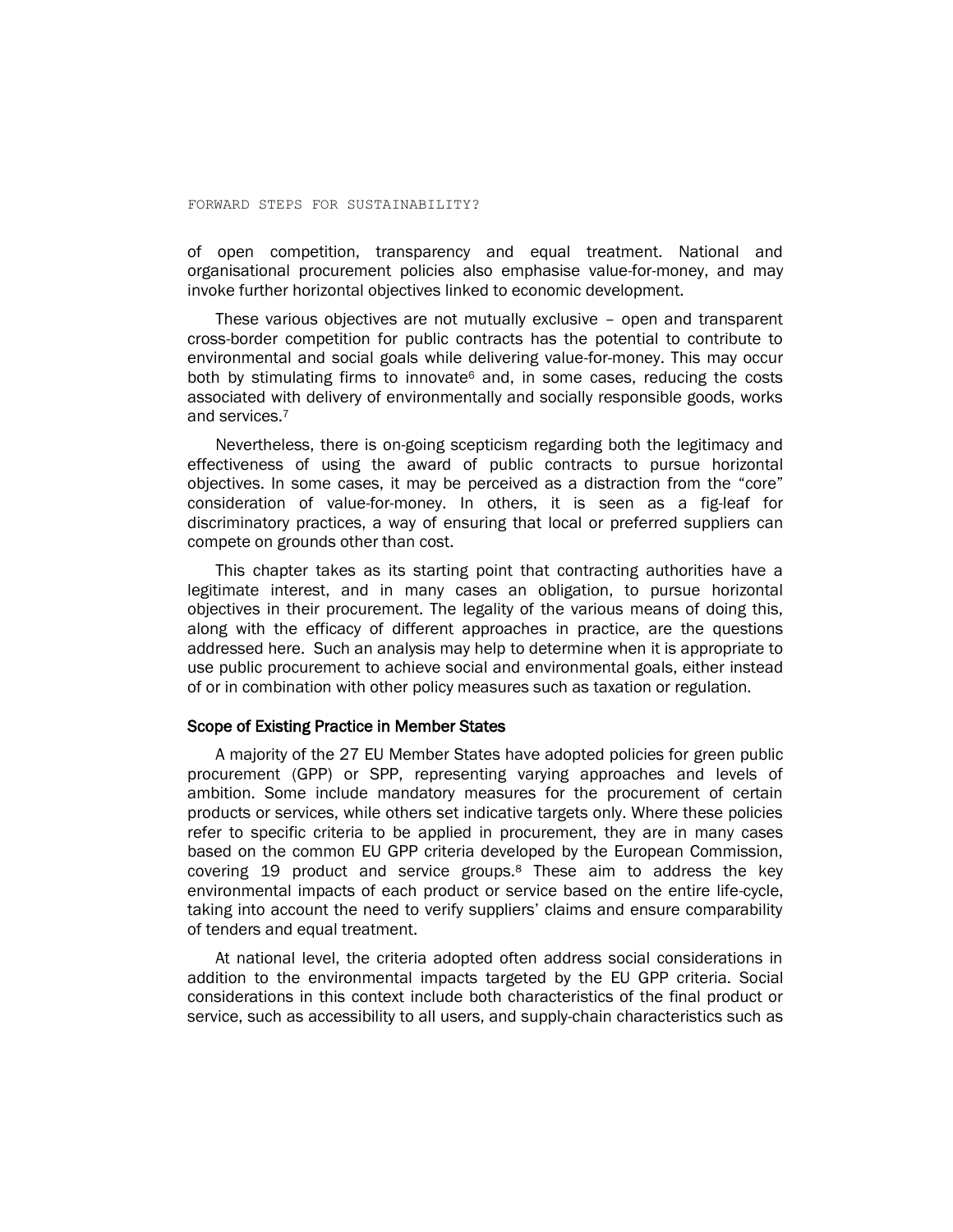exclusion of child labour or payment of a living or fair wage to those involved in the production process. Many local and regional authorities have adopted their own policies which go beyond the minimum requirements set out at national level.

Four major studies carried out since 2009 have sought to provide a quantitative and qualitative picture of GPP/SPP in the EU. The first of these, published in 2009, focused on the nature, extent and impact of GPP practice in the so-called "Green 7" Member States, showing the highest levels of GPP implementation at that time.9 The report compiled data drawn from Official Journal notices and responses to a questionnaire sent to a sample of contracting authorities in the seven Member States. The results indicated that on average 55% percent of procurement procedures (accounting for 45% of total contract value) included green criteria in the years 2006-2007. The impact of these criteria on life-cycle cost and  $CO<sub>2</sub>$  emissions was also examined – finding slightly lower costs overall for the sectors covered and significant reductions in emissions (PricewaterhouseCoopers, Significant and Ecofys, 2009). 10

Unfortunately the assessment of actual rates of implementation of GPP/SPP is vitiated by a number of methodological problems, some of which apply to the analysis of EU public procurement trends more widely. The weight which can be attached to the above report's findings is limited by the low response rate to the questionnaire issued, and the likelihood that those contracting authorities who did respond do not form a representative sample.<sup>11</sup>

Analysis of contract notices and contract award notices published in the Official Journal also gives an incomplete picture of public procurement in the Member States. Most obviously, contracts advertised in the Official Journal account for only 20% of the total value of public expenditure on goods, services and works (European Commission, 2011b, p. 27) excluding most below-threshold contracts<sup>12</sup> and those exempted from the application of the 2004 Directives. Information about contract value and the award criteria applied is generally only available from award notices, however these are often incomplete and in many cases are not published at all.

The same methodological difficulties are present in two later studies examining, respectively, GPP/SPP implementation in nine member states plus Norway (Evans, Ewing, Nuttall, & Mouat, 2010), and the strategic use of public procurement to achieve horizontal objectives (Essig, Frijdal, Kahlenborn & Moser, 2011). The latter, published in June 2011, draws upon analysis of national policies as well as a survey of some 2300 contracting authorities across the EU-27 and EEA Member States. The results from this survey indicate that 64% of the respondent contracting authorities included environmental requirements in their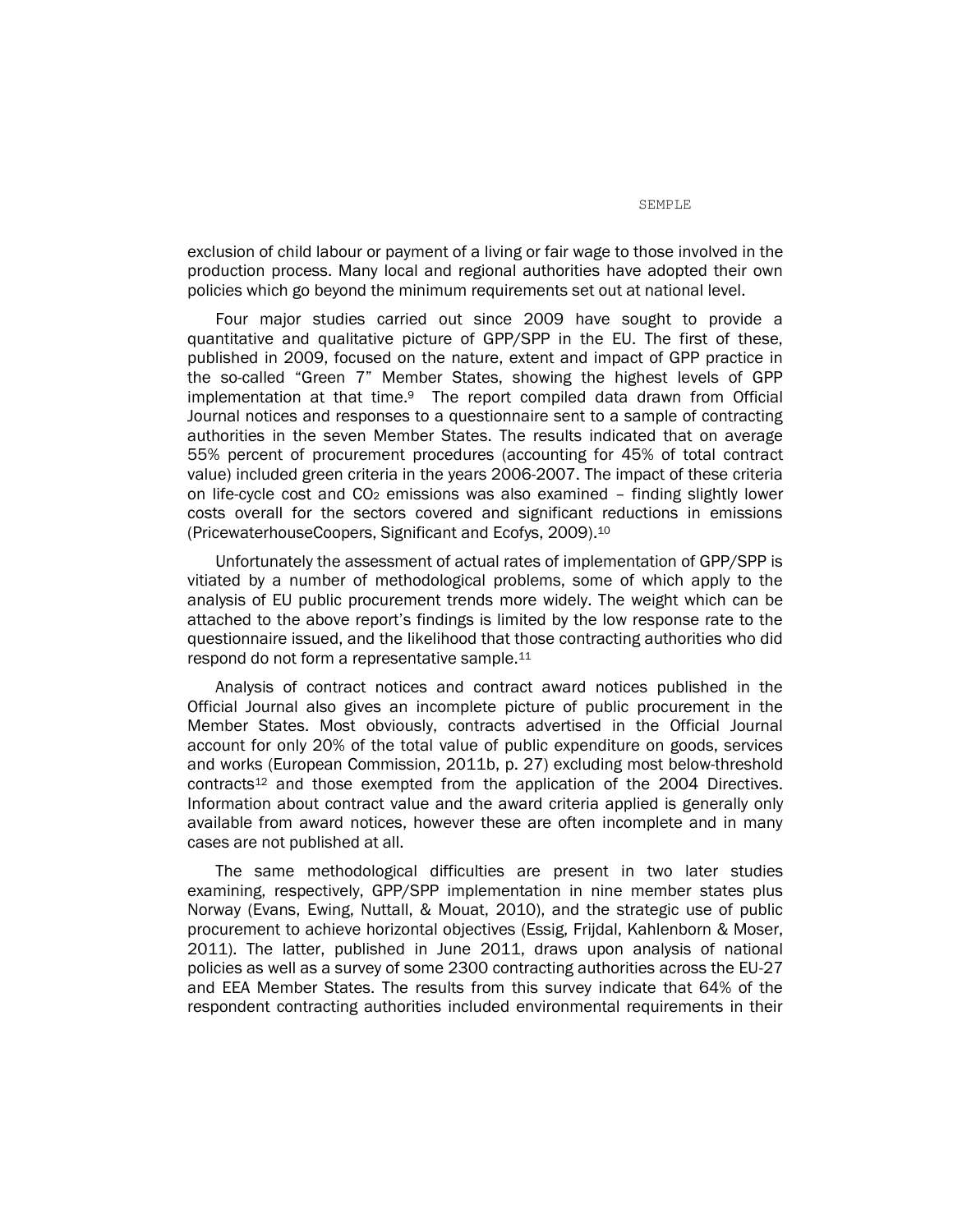tenders "regularly, sometimes or as much as possible", while 49% included social requirements with this frequency (Essig et al., 2011, p. 64-65, 74-75). A further monitoring report published in 2012 found that 55% of the last contracts signed by a sample of 856 public authorities across 26 Member States included at least one 'green' criterion (Centre for European Policy Studies & College of Europe [CEPS/CoE], 2012, p. 39-40). 13

The most common means of implementing environmental objectives into regulated procurement procedures appears to be via technical specifications (Essig et al., 2011, p. 8; CEPS/CoE, 2012, p. 46). In the case of social considerations, the position is somewhat different, with contract performance conditions being the most common locus of implementation (Essig et al., 2011, p. 12). One likely reason for this is the legal uncertainty surrounding the inclusion of social considerations in the competitive stages of procurement, discussed below.

The difficulty of gathering information from contracting authorities directly regarding their procurement practices, and the incomplete picture given by notices published in the Official Journal, makes an authoritative analysis of the overall extent of GPP/SPP implementation in the EU challenging. In addition to the lack of readily-available and representative data, the question of causality in procurement outcomes can be complex. Drawing a direct line between criteria which address a particular horizontal objective and broader environmental and social outcomes is seldom possible.<sup>14</sup>

Nevertheless, widespread incorporation of both environmental and social considerations in regulated procurement procedures can be discerned from the above reports. The impact of GPP/SPP measures on levels of competition, costs and achievement of the intended environmental or social objectives remain areas for further study. In the absence of such data, it is possible to examine outcomes at the individual contract level, drawing upon the documented experiences of public authorities. Case studies or collections of best practice relating to SPP are one way of collating such information.

A number of voluntary networks<sup>15</sup> have arisen across the EU, supporting the efforts of public authorities to implement GPP/SPP and the exchange of good practice. The European Commission has provided support to public authorities to develop their capacity in this area, particularly in the newer accession states and those with lower levels of GPP implementation.<sup>16</sup> Since 2010 a Helpdesk has been available to disseminate information about GPP and respond to enquiries. A collection of some fifty examples of contracts incorporating environmental criteria awarded in accordance with the Directives has been developed, covering twenty Member States and fifteen product/service groups. News on policy developments,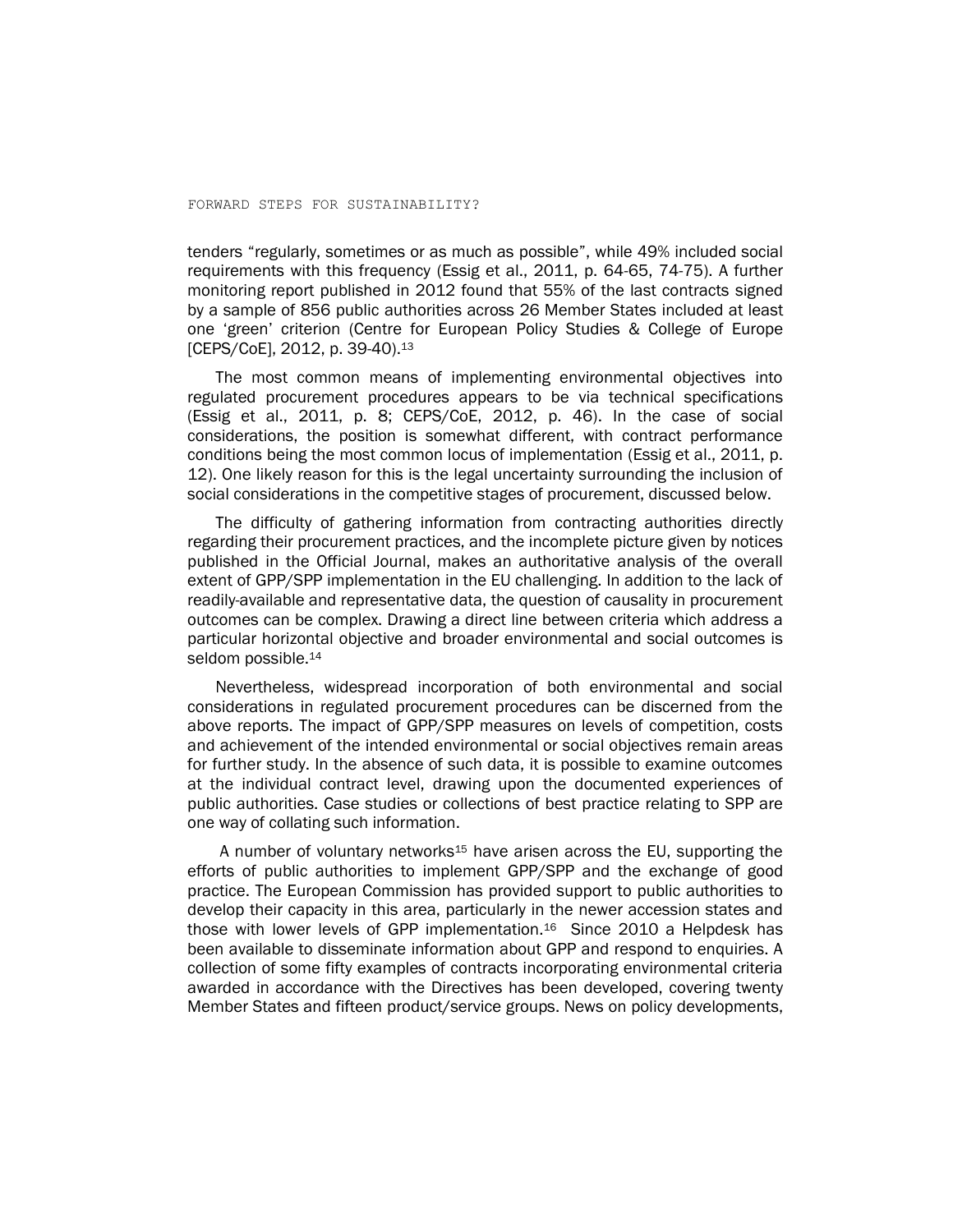training opportunities and reports from procurement officers are circulated by means of a monthly electronic newsletter. A comprehensive website is maintained with guidance and links to background information and resources.<sup>17</sup>

All of these actions may be taken to demonstrate a willingness at various levels of government to expend time and effort on SPP. Despite this, serious barriers exist to the broader adoption of such measures and the deepening of their ambition with regard to environmental and social outcomes. Cost is often cited as a factor, however as noted above there is little solid evidence to link SPP measures to cost impacts in either direction. While at individual contract level, market research can readily be done, an overall perception of higher costs may impede firm policy support. With public sector retrenchments in spending following the financial crisis of 2008, this perception carries even greater weight. This is one reason for the development of life-cycle costing (LCC) as a strategy within SPP.

By calculating the total lifetime cost associated with the purchase, use and disposal of a supply service or work, LCC takes into account considerations such as energy and water consumption. This typically favours the purchase of more sustainable alternatives, a tendency which is magnified when environmental or social externalities are assigned a monetary value and included in LCC calculations. LCC can help "translate" such costs and benefits into figures which are more readily included in procurement decisions. It can offer an objective and transparent means of weighing such considerations, especially where the costing methodology is fully disclosed in advance to tenderers. However in some cases the complexity of LCC calculations will deter contracting authorities and, potentially, tenderers. The role of LCC in SPP is discussed further in a later section of this chapter.

### LEGAL CHARACTERISATION OF SPP MEASURES

Arrowsmith proposed a taxonomy for the analysis of horizontal policies in public procurement, facilitating analysis of the various means by which public authorities pursue SPP as well as other policies such as support to SMEs (Arrowsmith, 2009; Arrowsmith 2010). The taxonomy distinguishes between policies which are limited to securing compliance with legal obligations and those which go beyond compliance, and policies applied only to the contract being awarded and those which go beyond it. She identifies nine discrete mechanisms for implementing horizontal policies in procurement processes: the decision to purchase (or not); the decision on what to purchase; packaging and timing of orders; set-asides; exclusion of firms from tendering; preferences in inviting firms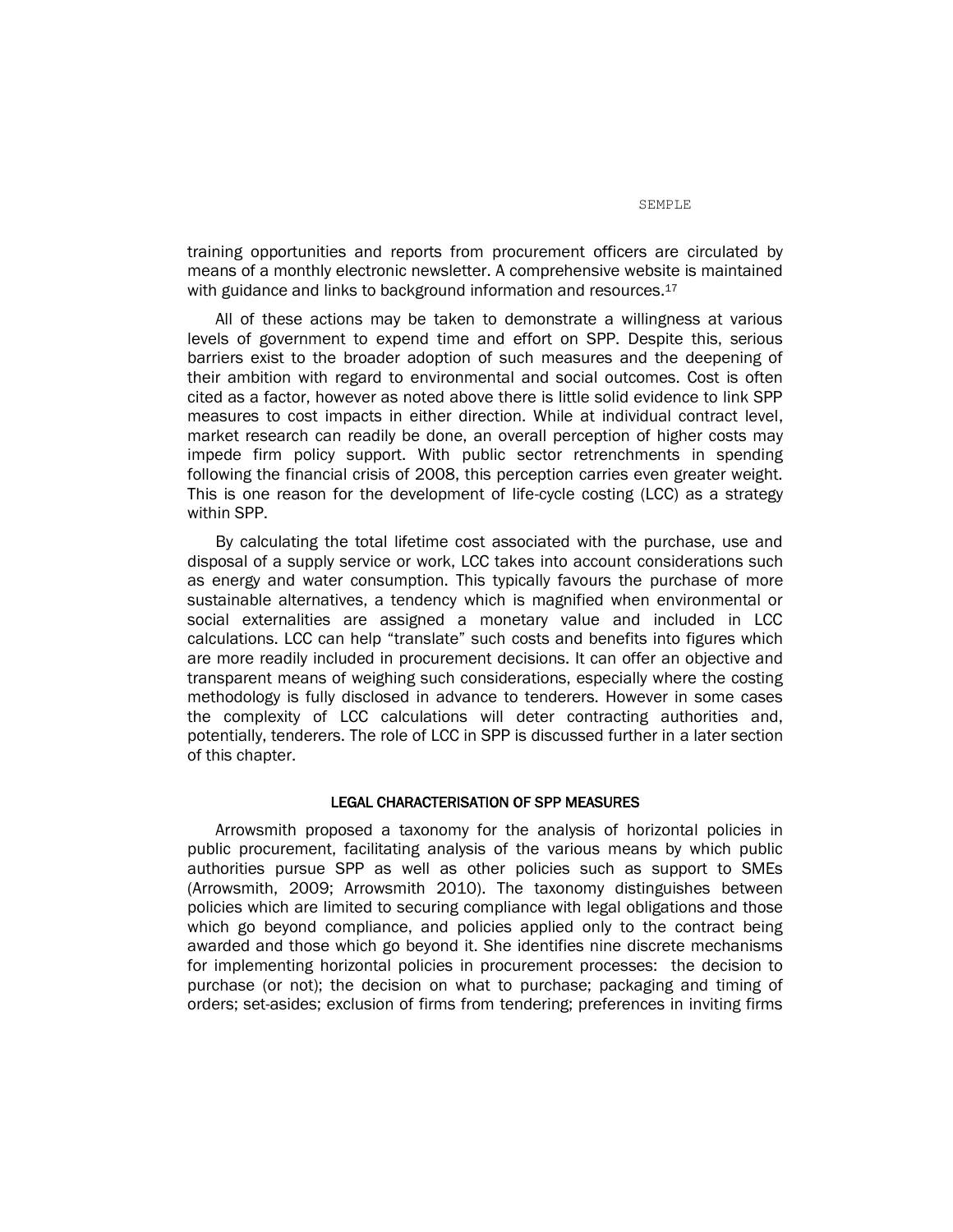to tender; measures for improving access to contracts; award criteria and contract conditions.

While all of these mechanisms can be and are used by contracting authorities under the EU procurement rules, those of greatest interest for this chapter are those which have attracted the greatest scrutiny for their compliance with the procurement directives and Treaty. These are (i) the decision on what to purchase as implemented in technical specifications, (ii) the use of award criteria to identify environmentally or socially preferred tenders, and (iii) the proper role of contract performance clauses. The distinction between policies which are applied only to the contract being awarded and those which go beyond it is of central importance in the EU context, encapsulated in the "link to the subject matter of the contract" test discussed below.

Both the 2004 Directives and the proposed reforms take account of the EU's obligations as a party to the WTO plurilateral Agreement on Government Procurement (GPA). By applying the Directives to economic operators of third countries that are signatory to the GPA, EU contracting authorities fulfil their obligations under the GPA. For this reason any reform to the Directives must not interfere with the requirements of the GPA, which include the general principles of non-discrimination and transparency as well as more specific rules regarding technical specifications, selection of tenderers and evaluation of tenders.

The recent renegotiation of the GPA includes the possibility to address environmental considerations via technical specifications and award criteria. Article X (6) of the new text specifically authorises technical specifications which "promote the conservation of natural resources or protect the environment" while the indicative list of evaluation criteria in Article X (9) now includes environmental characteristics. The possibility of addressing social characteristics by these means is not mentioned, but this does not mean it is prohibited, provided it is done in accordance with the other provisions. In general, the requirements under the GPA may be considered less onerous than the EU procurement rules, which, it is argued below, have extended beyond purely procedural aspects to regulate the substance of procurement.

The revised GPA text also includes a commitment to establish a Work Programme to "promote the use of sustainable procurement practices, consistent with the Agreement." (WTO Committee on Government Procurement, 2012, Annex 7). It is suggested that the lacunae arising from the EU experience described above – notably the ability to effectively monitor SPP outcomes and development of robust LCC techniques – should form part of this Work Programme, in addition to specific considerations arising under Article X.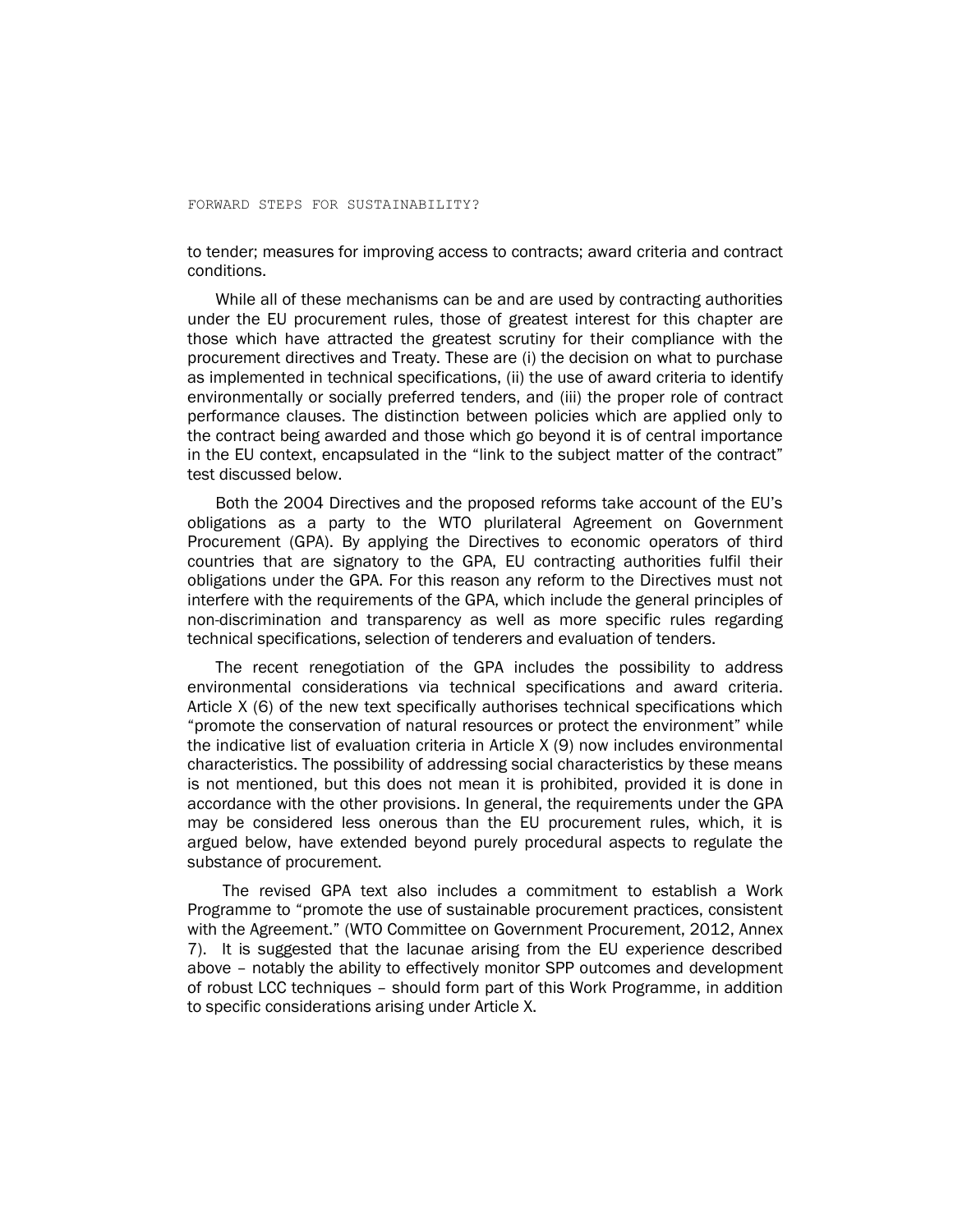### SPP under EU Law

The EU's competence to regulate public procurement arises from the Treaty provisions governing the establishment and functioning of the internal market.<sup>18</sup> As with other areas of EU competence, a purposive interpretation of the relevant provisions has extended the scope of regulation beyond measures strictly needed to ensure the free movement of goods, services, people and capital. Arrowsmith and Kunzlik identify three means by which the EU public procurement regime has sought to develop the internal market: (i) prohibiting discrimination (ii) ensuring transparency and (iii) removing disproportionate restrictions on access to the market – including in some cases non-discriminatory restrictions (Arrowsmith & Kunzlik, 2009, p. 32-35).

This broad approach has led, for example, to the extension of advertising requirements beyond contracts covered by the Directives, in order to give effect to the Treaty principle of non-discrimination and its concomitant requirement of transparency.19 In counterbalance to these developments stands the subsidiarity principle,<sup>20</sup> which the European Court of Justice (ECJ) has interpreted in its public procurement jurisprudence as mandating a relatively wide field of discretion for contracting authorities in making decisions as to what to purchase (Treumer, 2006). 21

The ECJ upheld the ability of contracting authorities to include social and environmental considerations in procurement procedures in the *Beentjes*, <sup>22</sup> *Nord Pas de Calais*, <sup>23</sup> *Concordia*<sup>24</sup> and *EVN Wienstrom*<sup>25</sup> cases. The 2004 Directives adopted some of this jurisprudence in provisions on contract performance clauses<sup>26</sup> and award criteria,<sup>27</sup> while also creating specific provisions for the exclusion of economic operators in cases of professional misconduct or nonpayment of taxes or social security contributions<sup>28</sup> and the reservation of contracts for sheltered workshops.<sup>29</sup>

A number of recent EU legislative measures create specific obligations for contracting authorities regarding the "what" of procurement. Under this heading we find the Energy Star Regulation, requiring central government authorities to purchase only office IT equipment meeting certain minimum energy-efficiency levels;<sup>30</sup> the Clean Vehicles Directive, requiring contracting authorities and entities to take fuel consumption and greenhouse gas emissions into account when purchasing road transport vehicles;<sup>31</sup> and the Energy Performance of Buildings Directive, under which all new buildings owned and occupied by public authorities from 31st December 2018 must be "nearly zero-energy" as defined nationally according to a common framework methodology.<sup>32</sup> Other EU environmental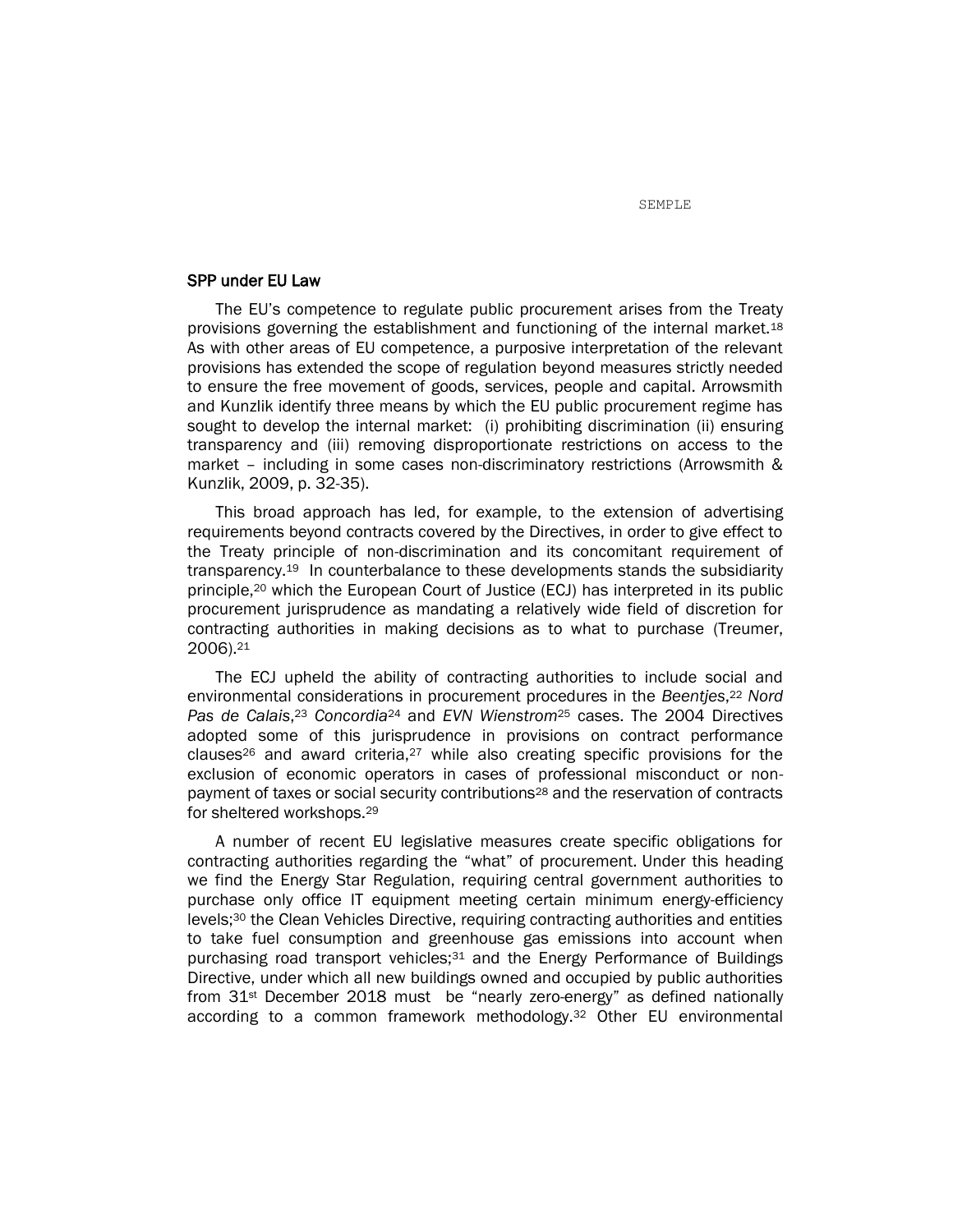legislation, for example on energy services<sup>33</sup> and energy labelling,<sup>34</sup> sets out indicative targets for public procurement without however creating substantive and mandatory obligations for contracting authorities in the sense of the above three instruments.

The 2004 Directives are also not strictly limited to procedural requirements. The provisions on technical specifications state that "Technical specifications shall afford equal access for tenderers and not have the *effect* of creating unjustified obstacles to the opening up of competition."<sup>35</sup> The prohibition on technical specifications with a discriminatory effect goes back to the first procurement directive,<sup>36</sup> and can be seen in the context of the case law on quantitative restrictions and measures having equivalent effect.<sup>37</sup> A requirement which regulates the effect of technical specifications necessarily impacts on their substance, because procedural compliance may be insufficient to demonstrate that the obligation has been met.

### Technical Specifications

As seen above, under the EU legal framework contracting authorities are generally free to define the "what" of their purchases – with important exceptions where legislation mandates certain minimum standards or where the specification of requirements would have a discriminatory effect. Thus for example if a city wishes to specify the purchase of recycled paper or a building which is accessible to all users, this can clearly be done.<sup>38</sup> However the scope for technical specifications to address production processes and methods (PPM) has been cast into some confusion. This is a question of key importance for SPP; for many goods, services and works, the bulk of environmental and social impacts will be incurred during the production process, and cannot be adequately addressed by specifying requirements for the end product.

## *Position under 2004 Directives*

Technical specifications are defined in the annexes to the 2004 Directives, using slightly different formulations for works contracts and supply or service contracts:

'Technical specification' in the case of public works contracts, means the totality of technical prescriptions…defining the characteristics required of a material, product or supply, which permits [it] to be described in a manner such that it fulfils the use for which it is intended by the contracting authority. These characteristics shall include levels of environmental performance…production processes and methods.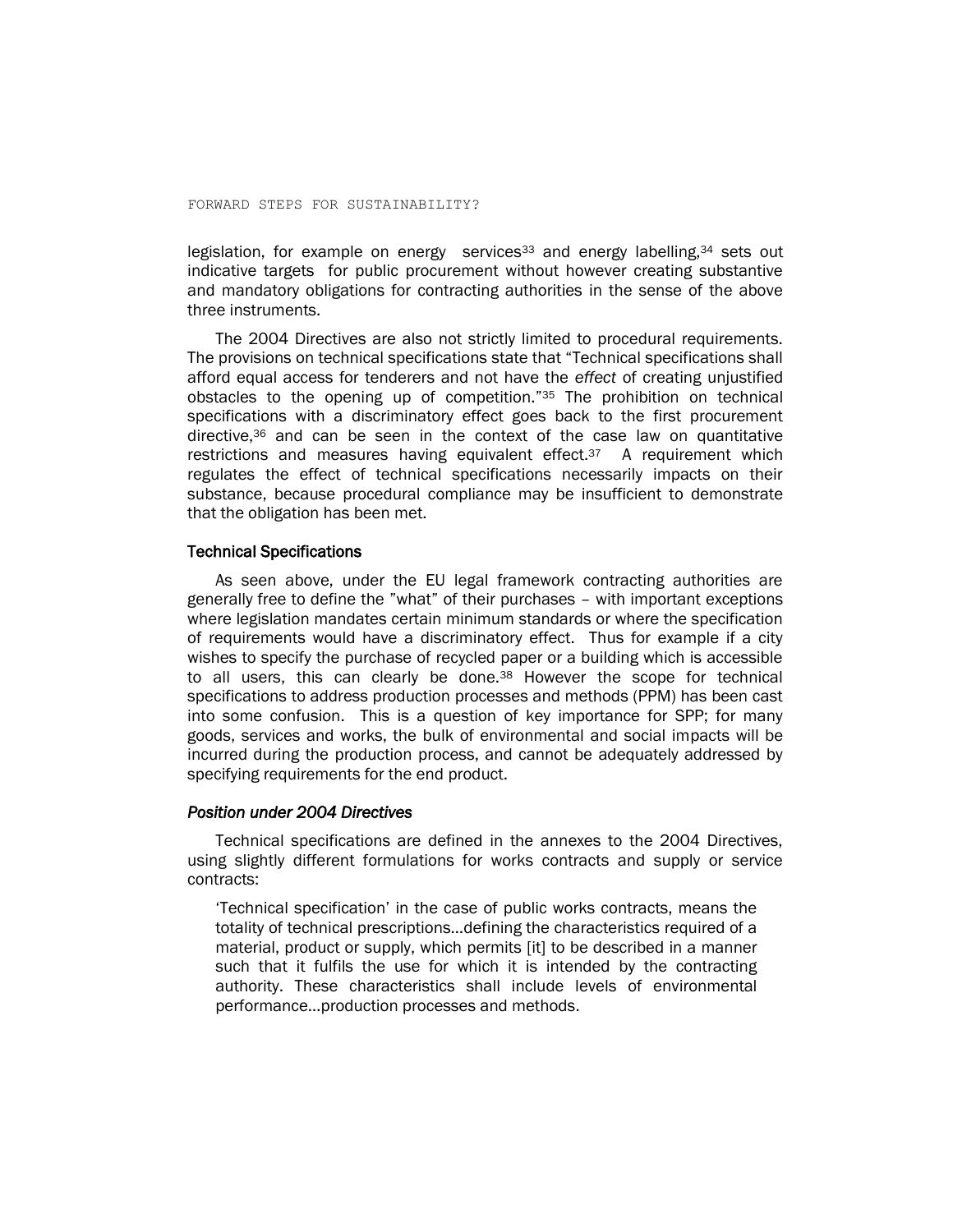'Technical specification', in the case of public supply or service contracts, means a specification in a document defining the required characteristics of a product or a service, such as quality levels, environmental performance levels…production processes and methods…<sup>39</sup>

These definitions are quoted because of the insight they provide into the scope of PPM requirements which may be included in technical specifications. In its guidance documents on the inclusion of environmental considerations in public procurement (European Commission, 2001; European Commission, 2004), the Commission has sought to limit this scope, notably by introducing the "Invisibility Fallacy" which has been thoroughly critiqued elsewhere (Kunzlik, 2009). In brief, this was an attempt to curtail PPM requirements which may be specified by introducing an additional requirement that these be reflected in the characteristics of the end product, even if the effect is not visible.

While it is clear from the above-quoted sections that technical specifications must define the characteristics of the goods, services or works in question, it is also clear that production processes and methods may themselves *be* the characteristics which are defined. If an additional requirement of reflection of PPM characteristics in the end product were to be implied, a specification for electricity from renewable sources would clearly fail to meet this test, as the end product is indistinguishable from any other electricity.

The scope under the existing legal framework for PPM requirements to lead to specifications which are discriminatory or restrictive of trade should not be exaggerated – although a risk does exist. The general requirement that technical specifications afford equal access for tenderers and not have the effect of creating unjustified obstacles to competition applies, as does the principle of proportionality. The scope of these obligations, as interpreted in recent case law,<sup>40</sup> may include taking positive steps to place tenderers in a position of equality, as well as avoiding discriminatory specifications. A PPM requirement which is overly restrictive or clearly goes beyond what is needed to achieve the contracting authority's objectives would be unlikely to survive challenge on these grounds.

### *Proposed Reforms*

The Commission's proposed new directives contain an explicit acknowledgement that technical specifications may relate to production processes and methods. Located in the main text of the directives (Article 40 in COM 896/Article 54 in COM 895), this applies to supply, service and works contracts, and makes it clear that such specifications may relate to any stage of

[...]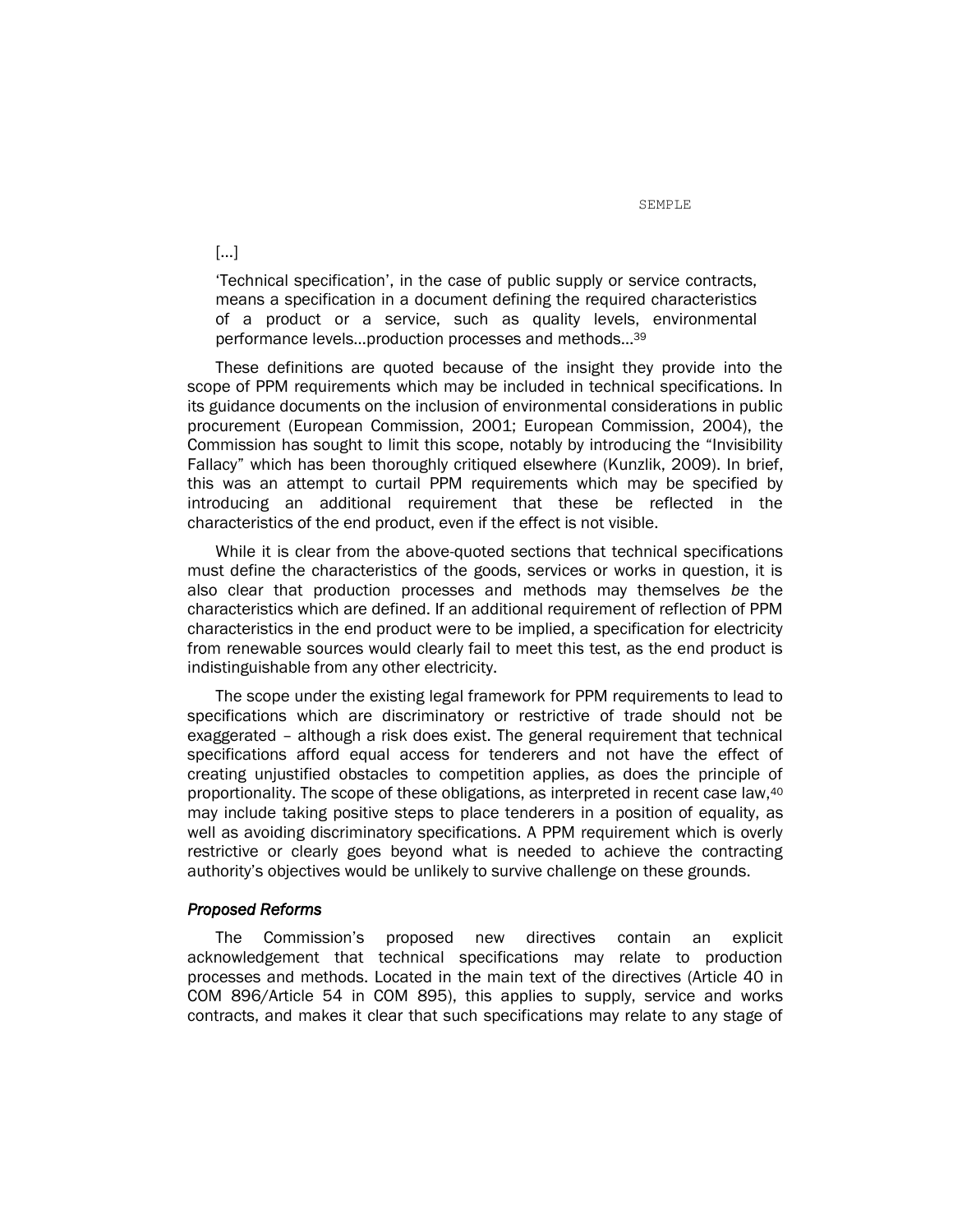the life-cycle. There is no reference to the concept that the characteristics of the end product must be altered by the PPM.

The existing provisions on accessibility for users with disabilities are strengthened to require that technical specifications take this into account where the subject of the procurement is intended for use by people, except in duly justified cases. The provisions on references to labels in technical specifications make clear that these may relate to social characteristics as well as environmental ones. The new labelling provisions nevertheless fail to resolve the uncertainty regarding the use of environmental or social labels as part of technical specifications.

Article 41.1 of the proposed Public Sector Directive states that where contracting authorities include environmental or social characteristics in a functional specification "they may require that these works, services or supplies bear a specific label…" provided certain conditions are met. However the next paragraph effectively removes the ability to insist on a particular label by requiring that all equivalent labels be accepted, as well as a manufacturer's dossier or other appropriate means of proof.

An unwary public authority may take this provision at face value – that a specific label can be required. While the caveat to accept equivalent labels is fair and would be required under the GPA, the additional requirement to accept a manufacturer's own dossier completely removes the ability of the contracting authority to insist upon third-party certification regarding the environmental or social characteristics of the product they are buying. Not only does it lack any progression from the current position, it confuses the matter with seemingly contradictory wording.

### Award Criteria

Award criteria can be seen as central to SPP in that they encourage competition in respect of the specific environmental, economic or social factors targeted. Uniquely in the procurement process, they allow for advantages and disadvantages under different headings to be weighed against each other to determine the optimal outcome – a process which is fundamental to identifying sustainable solutions. They are also highly visible as a means of communicating a contracting authority's objectives to the market. The most economically advantageous tender award criterion (MEAT), as developed in case law, offers significant potential to pursue horizontal objectives, including by allowing the assessment of cost on a whole life-cycle basis instead of on price alone.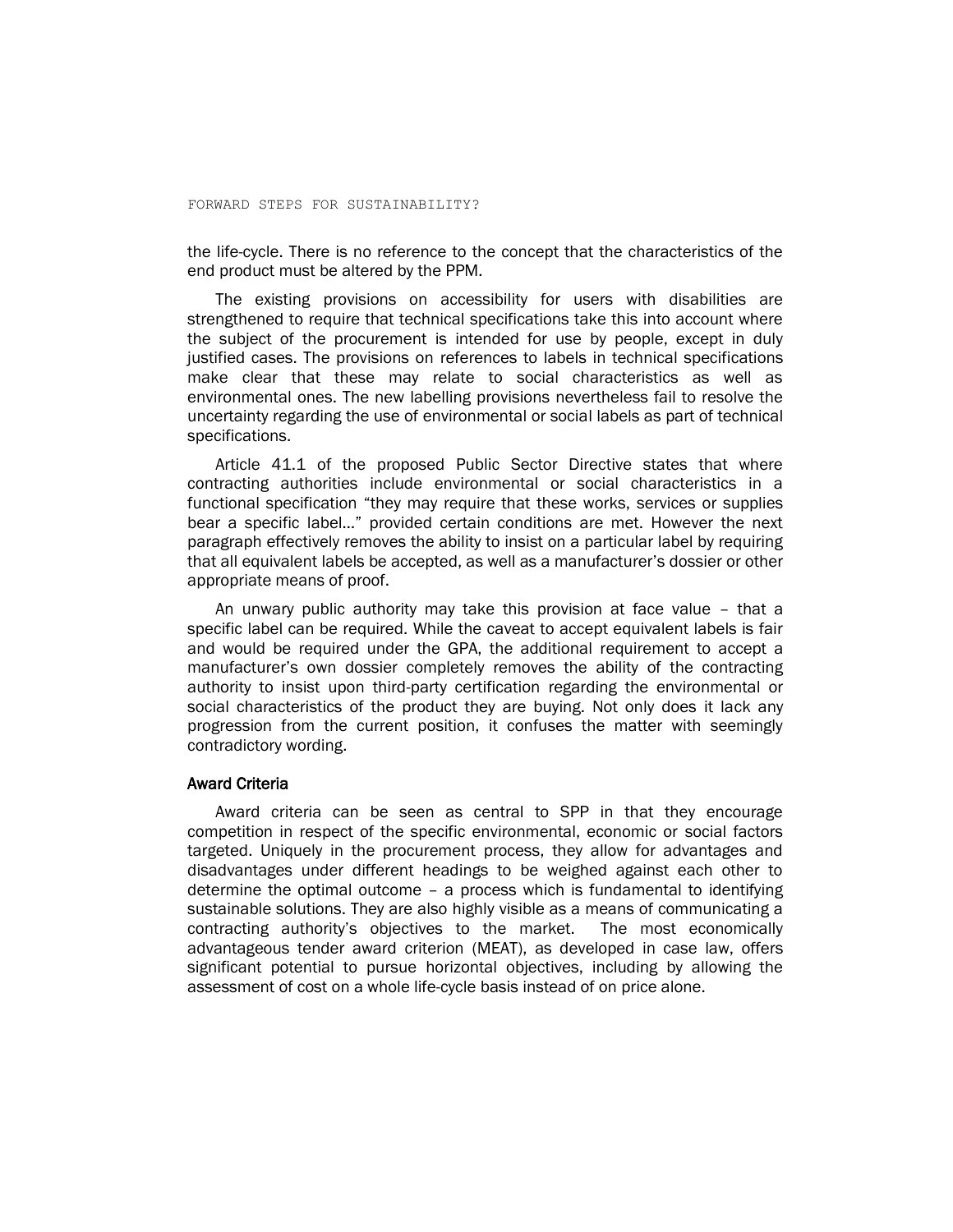However two major areas of uncertainty surround the use of award criteria to pursue horizontal objectives in the EU context: the requirement of a link to the subject matter of the contract and the question of whether award criteria must confer an advantage on the contracting authority itself.

#### *Link to the Subject Matter*

The requirement for contract award criteria to be linked to the subject matter of the contract was first enunciated in the *Concordia* case. It is worthwhile reviewing the specific reasoning of the ECJ, in order to understand the proper scope of this requirement. The Court in *Concordia* had to consider the compliance with the Treaty and old Services Directive<sup>41</sup> of award criteria applied by the City of Helsinki in a tender for the provision of bus services. Helsinki awarded marks, inter alia, based upon the nitrogen dioxide and noise emissions of vehicles tendered, with lower-emission vehicles receiving higher marks. The ECJ rejected the argument of the European Commission that, where contracts are awarded on the basis of MEAT, all the award criteria must be purely economic in nature. The Court articulated a new requirement in the following terms:

While Article 36(1)(a) of Directive 92/50 leaves it to the contracting authority to choose the criteria on which it proposes to base the award of the contract, that choice may, however, relate only to criteria aimed at identifying the economically most advantageous tender. Since a tender necessarily relates to the subject-matter of the contract, it follows that the award criteria which may be applied in accordance with that provision must themselves also be linked to the subject-matter of the contract.<sup>42</sup>

This test, along with the further requirements of compliance with the Treaty principles, non-conferral of an unrestricted freedom of choice upon the contracting authority and prior disclosure of award criteria, was subsequently written in to the 2004 Directives.<sup>43</sup> The extent to which it restricts the acceptable scope of award criteria remains unclear – especially given the freedom of contracting authorities to define the subject matter of their contracts.

The only instance in which the ECJ has found that an award criterion was not linked to the subject-matter of the contract is *EVN Wienstrom*, and this concerned a criterion based upon tenderers' ability to supply electricity from renewable sources in excess of the amount required by the contracting authority. This indicates that award criteria based on the overall practices of a tenderer, as opposed to their proposal for the specific contract, are unlikely to stand.

The Commission appears to view the subject-matter link as placing limits on the scope not only of award criteria of other aspects of the procurement process.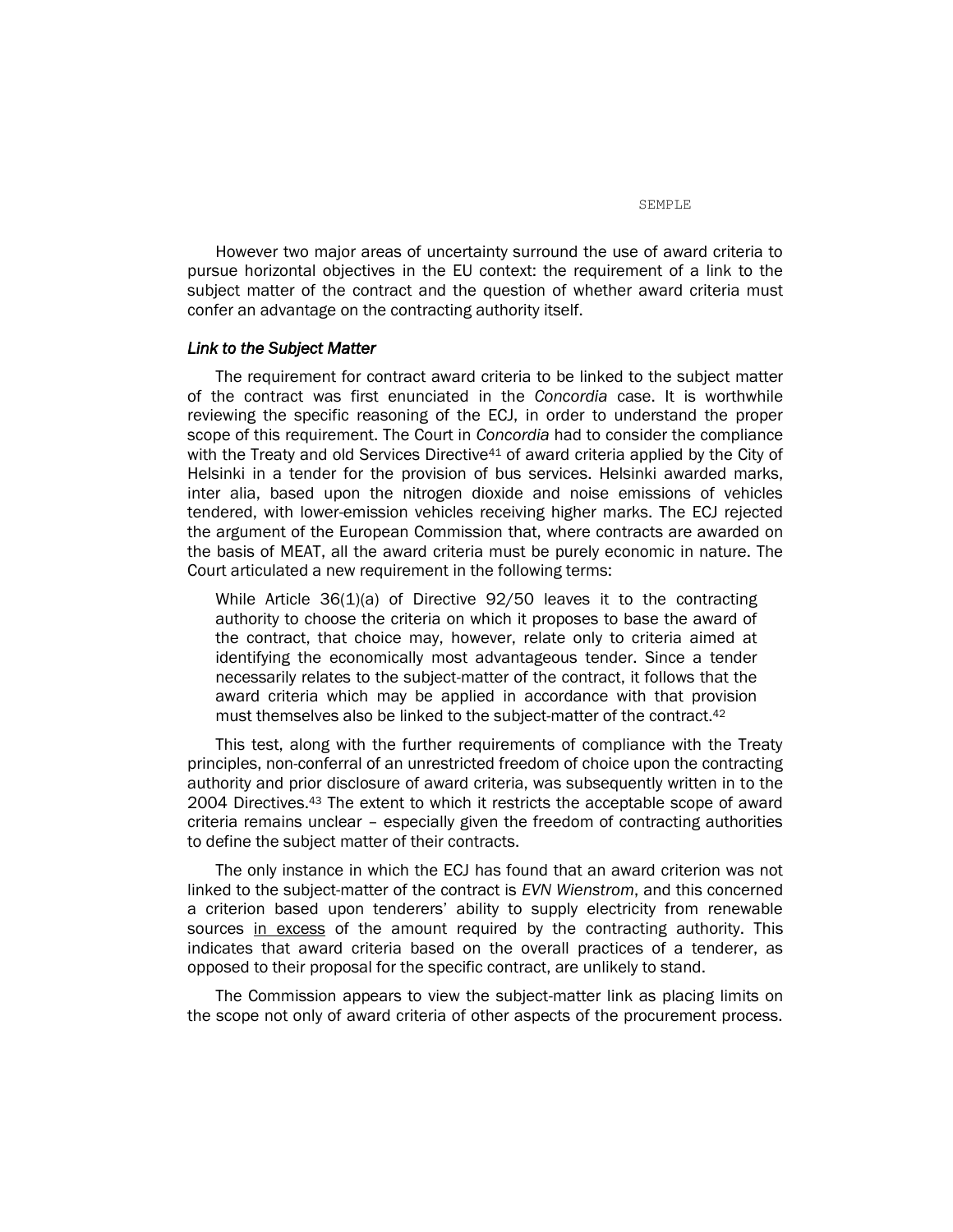Section 4 of the *Green Paper on the Modernisation of EU Procurement Policy* (European Commission, 2011a), which focuses on the strategic use of public procurement to achieve horizontal policy objectives, includes the following passage:

..In the current EU public procurement legal framework the link with the subject-matter of the contract is a fundamental condition that has to be taken into account when introducing into the public procurement process any considerations that relate to other policies. This is true throughout the successive stages of the procurement process and for different aspects (technical specifications, selection criteria, award criteria). In the case of contract execution clauses, what is required is that there should be a link with the performance of the tasks necessary for the production/provision of the goods/services being tendered (European Commission, 2011a, p.39).

The subsequent questions relate to the possibility of "softening or even dropping the condition the condition that requirements imposed by the contracting authority must be linked to the subject matter of the contract" (European Commission, 2011a, p. 40-41) and ask respondents to consider the effect of such changes in terms of restricting competition and potentially limiting SME access to contracts.

The *Green Paper* thus suggests that a general duty exists at all stages of the procurement process for contracting authorities to consider whether their requirements are linked to the subject-matter of the contract. The source of such a general obligation is not clear, nor does it seem logical to suggest that in the case of technical specifications, for example, such a test could be meaningfully applied. Technical specifications, as outlined above, describe the characteristics of the supplies, services or works required by a contracting authority. Given that such requirements form the subject matter of the contract, to which tenderers will respond, it is redundant to ask if they are linked to this subject-matter.

In a recent case concerning the procurement of fair trade and organic products, <sup>44</sup> the ECJ has confirmed that award criteria may concern aspects of the production process which do not materially alter the final product. The case concerned a contract for the supply of coffee machines and ingredients to a Dutch authority, in which references were made to certain environmental and social labels. While finding against the specific form of these references, the Court stated that "there is no requirement that an award criterion relates to an intrinsic characteristic of a product, that is to say something which forms part of the material substance thereof."<sup>45</sup> This means that in the Court's view an award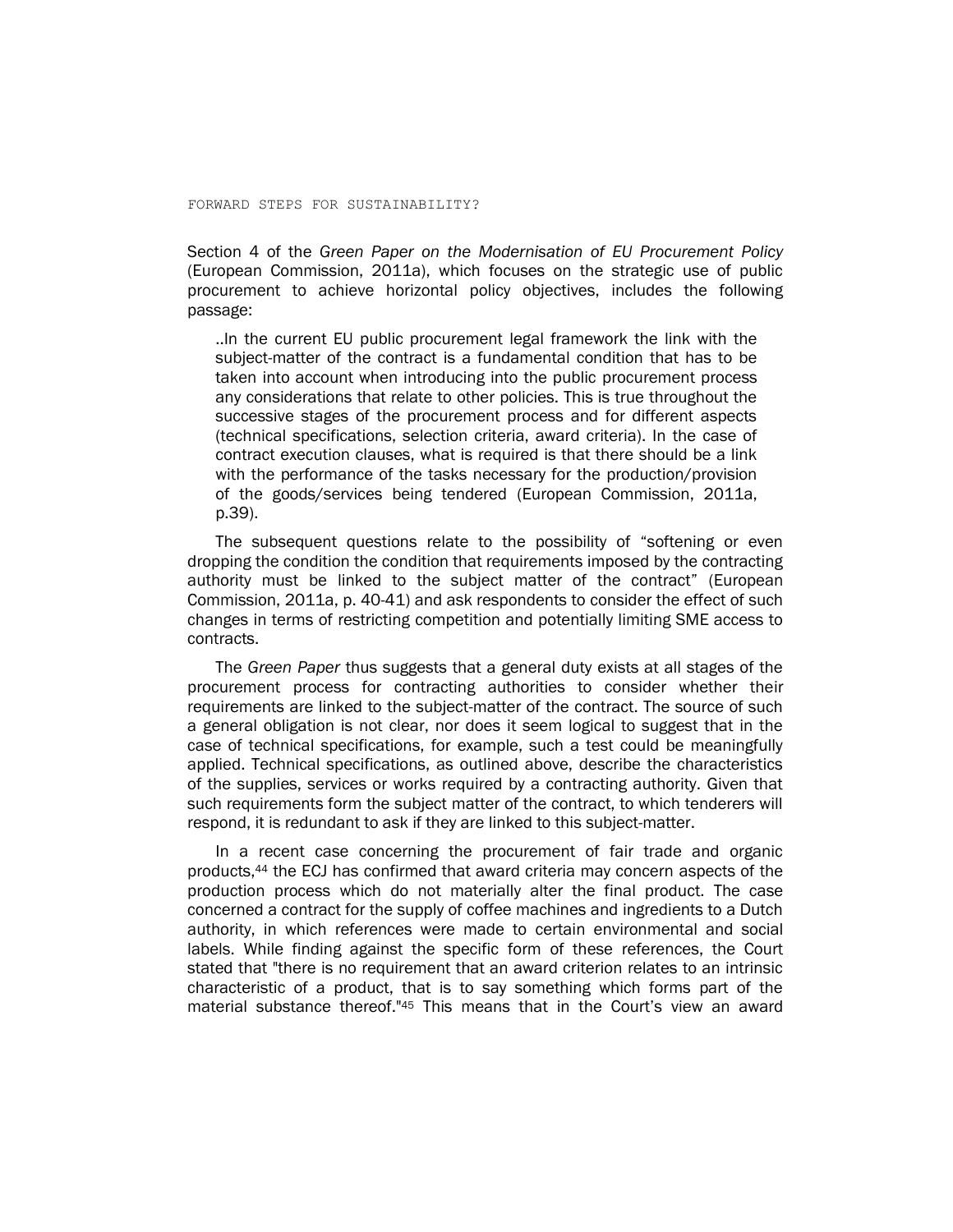criterion may relate to fair trade production, provided all the relevant requirements are met.

In contrast, a new restriction on social award criteria is set out in the recitals to the proposed directives:

In order to better integrate social considerations in public procurement, procurers may also be allowed to include, in the award criterion of the most economically advantageous tender, characteristics related to the working conditions of the persons directly participating in the process of production or provision in question.

Those characteristics may only concern the protection of health of the staff involved in the production process or the favouring of social integration of disadvantaged persons or members of vulnerable groups amongst the persons assigned to performing the contract, including accessibility for persons with disabilities (European Commission, 2011c, Recital 41).

This appears to be yet another errant manifestation of the link to the subject matter test, in this case one which draws an arbitrary distinction between supplychain characteristics concerning health or social integration and those which might relate, for example, to working hours or rates of pay. The European Parliament and Council, in considering the proposals, will need to weigh this approach against that taken by the ECJ.

### *Conferral of an Advantage*

The ECJ affirmed in *Concordia* that when awarding contracts on the basis of MEAT, contracting authorities may take into account and reward in the procurement process factors which are not purely economic in nature.<sup>46</sup> The inclusion of non-economic factors in the assessment of tenders can be seen as an inherent aspect of a contracting authority's discretion to determine optimal procurement outcomes within certain defined procedural rules. However the ECJ in *Concordia* did not address directly the question of whether an award criterion must confer some advantage (economic or otherwise) on the contracting authority itself, or whether they may aim to confer advantages on the broader public or some other group.

The judgment does refer to the role of emission limits in reducing the financial burden to the City of Helsinki of health care, $47$  but the existence of such a benefit to the contracting authority itself was not included amongst the general requirements for award criteria formulated in the case. The link to the subjectmatter requirement could however be construed as meaning that award criteria must confer a benefit on the contracting authority itself. If such a benefit is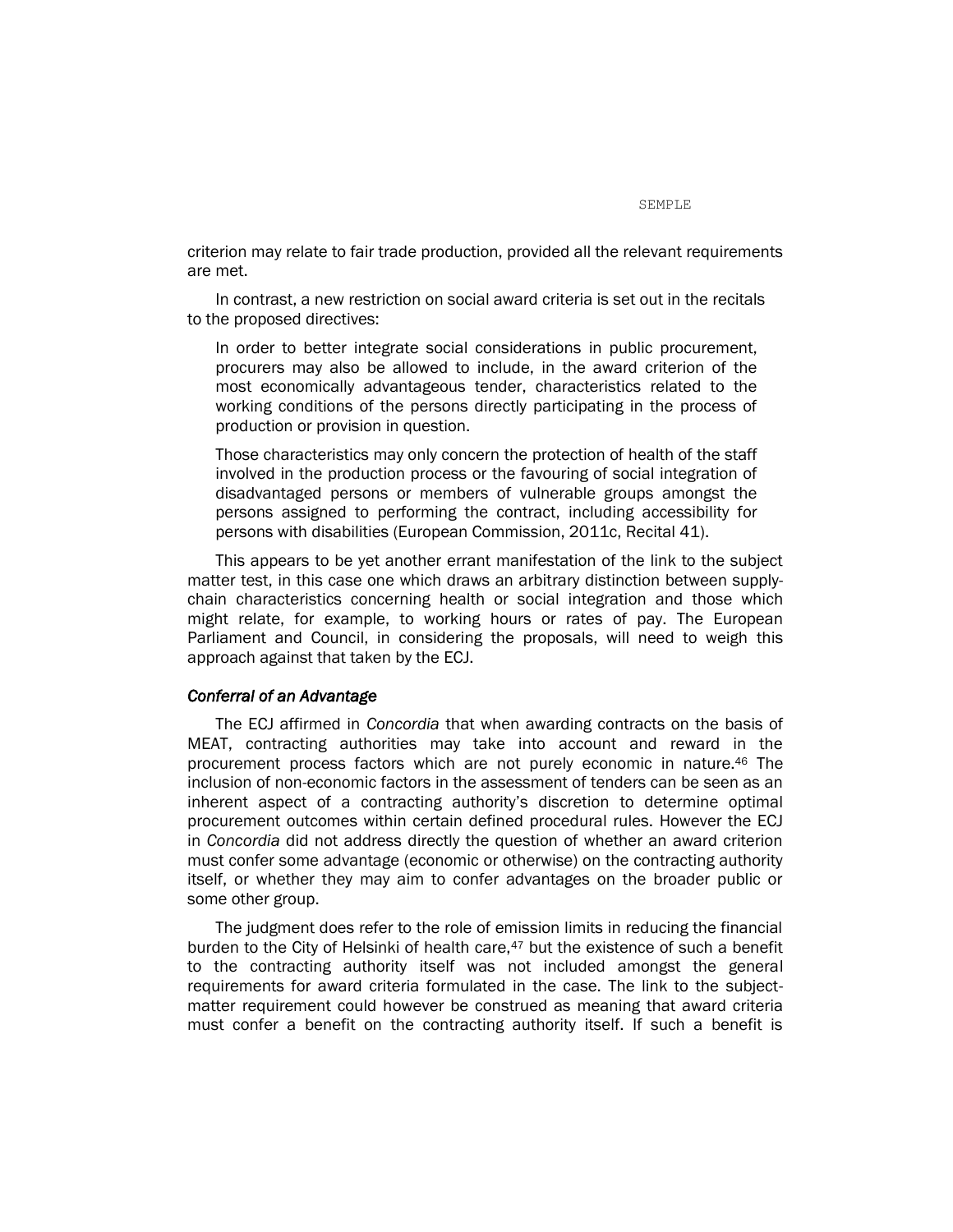required, the further question arises of whether it must be conferred upon the contracting authority acting in its capacity as purchaser/consumer, or whether it could benefit the authority in its general public interest capacity, for example.

All public procurement involves some element of public benefit and detriment, even when a purely transactional view is taken. Once the possibility of a qualitative assessment based on the particular needs and priorities of the contracting authority has been acknowledged, the grounds for restricting this to an assessment of factors which confer a direct benefit upon the contracting authority itself, as opposed to a broader interest group or society as a whole, are tenuous. In the first place, it would require courts in their adjudication of challenges to award criteria to determine what is and isn't of benefit to public authorities exercising their procurement function.

While this seems problematic, it might be argued that a model for such a test can be found the ECJ's jurisprudence on public procurement as state aid (Priess & von Merveldt, 2009). In a line of cases beginning with *BAI v Commission*, <sup>48</sup> the ECJ has developed a test for determining when procurement decisions confer an economic advantage on private undertakings in violation of Article 107 (1) TFEU.<sup>49</sup> This draws upon the concept of a "normal commercial transaction" and requires the Court to determine whether the public authority has acted in the same manner as a private undertaking would in the circumstances of the transaction.

In the P&O case,<sup>50</sup> the Court of First Instance held that a decisive factor in determining whether the state had acted according to commercial principles was whether a procurement decision "reflected actual needs felt by the authorities."<sup>51</sup> Were such a test to be extended to the review of procurement decisions generally, it might allow the Court to distinguish between horizontal policies which confer a direct benefit upon the public authority and are therefore legitimately included in the decision, and those which do not. However as pointed out by Priess and von Merveldt the use of a private company as a hypothetical counterpart to determine whether procurement decisions have been made according to commercial principles does not rule out the inclusion of environmental or social factors in those decisions (Priess & von Merveldt, 2009, p. 258-263). Companies increasingly have regard to a range of objectives such as corporate social responsibility and environmental performance goals, which may be written directly into the bottom line.

Life-cycle costing is an example of an approach to sustainable procurement which has been taken up in both the private and public sectors. The inclusion of environmental externalities in the calculation of LCC for the purpose of procurement has been specifically endorsed in the Clean Vehicles Directive –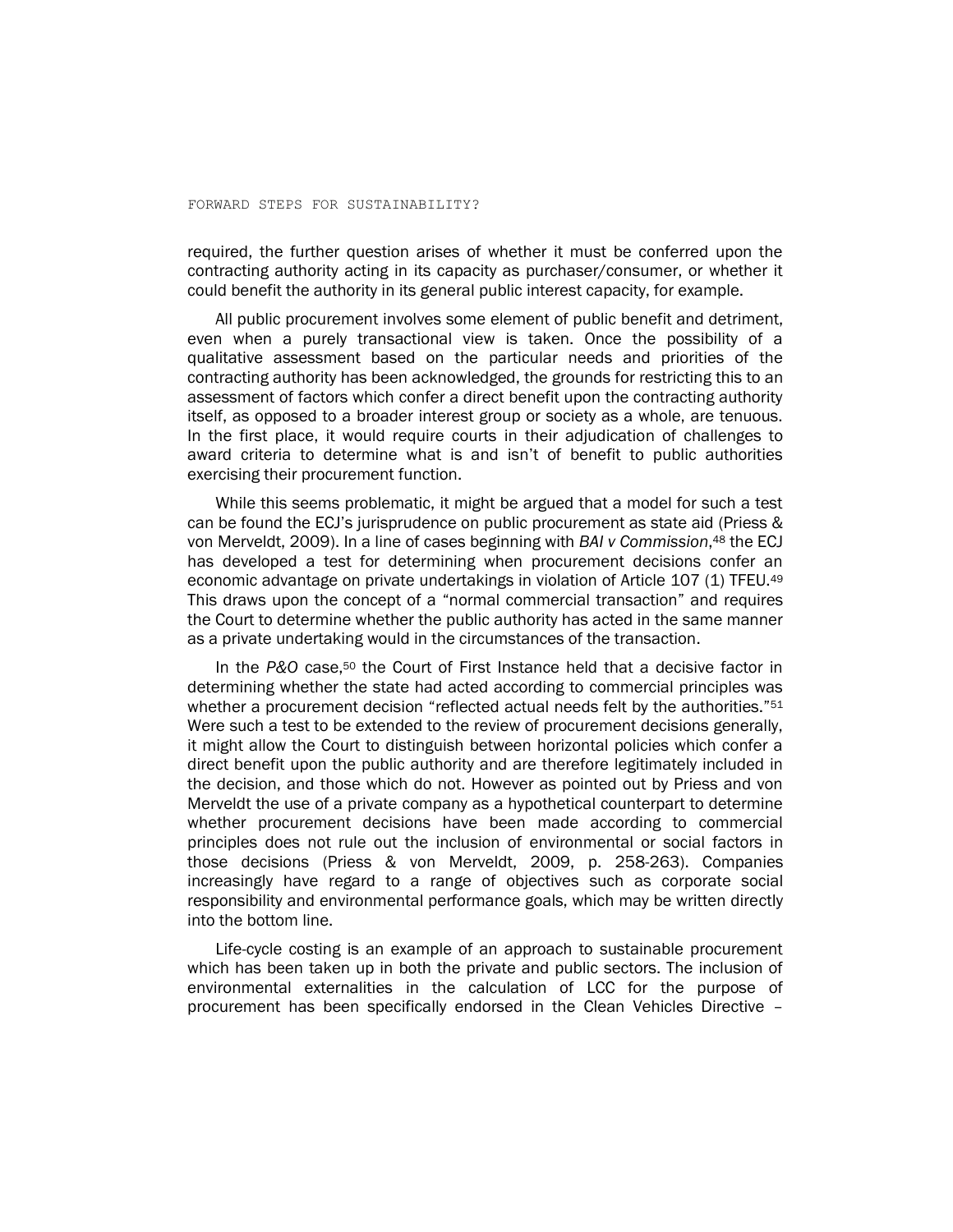which provides a common methodology and prices for costing greenhouse gas emissions. These costs are not incurred directly by the contracting authority itself, unlike the costs assigned to energy consumption. This approach has the particular advantage of allowing the quantitative assessment and comparison of environmental costs in a way which is transparent and can be adjusted to the contracting authority's level of environmental ambition.<sup>52</sup>

The proposed new directives contain an explicit recognition that LCC, including external environmental costs, may be an award criterion and introduce rules regarding the calculation of LCC (Article 67/Article 77). Contracting authorities are to specify the methodology they will apply in the tender documents, however they must allow operators to apply their own, different methodology, provided the operator establishes its equivalence. Three conditions are set out for LCC methodologies, which must be met whether it is specified by the contracting authority or proposed by the tenderer. The methodology must be (i) drawn up on the basis of scientific information or other objectively verifiably criteria; (ii) established for repeated or continuous application and (iii) accessible to all interested parties.

The second condition appears to foreclose the possibility of applying a bespoke methodology suitable for one particular contract – which is possible under the 2004 Directives provided this is done in compliance with the Treaty principles and the specific requirements for award criteria. Without the ability to insist on a particular methodology, it is likely that many authorities will choose not to apply LCC, as this may undermine the comparability of tenders and introduce further uncertainties into what is already often a complicated (if, ultimately, costsaving) process. Removing the requirement that LCC methodologies be established for repeated or continuous application, and making the acceptance of alternative methodologies presented by suppliers discretionary would improve the usability of the new provisions.

Article 67.3 provides that where a common methodology is developed at EU level for LCC in specific sectors, this methodology shall be applied by contracting authorities. While this provision may assist in preventing fragmentation and offer greater legal certainty to contracting authorities to carry out LCC in those sectors, its success depends very much on the quality and comprehensiveness of the methodologies developed at EU level. The list at present consists only of the Clean Vehicles Directive, and it may be some time before such measures are adopted in other sectors.

### Contract Performance Clauses

SEMPLE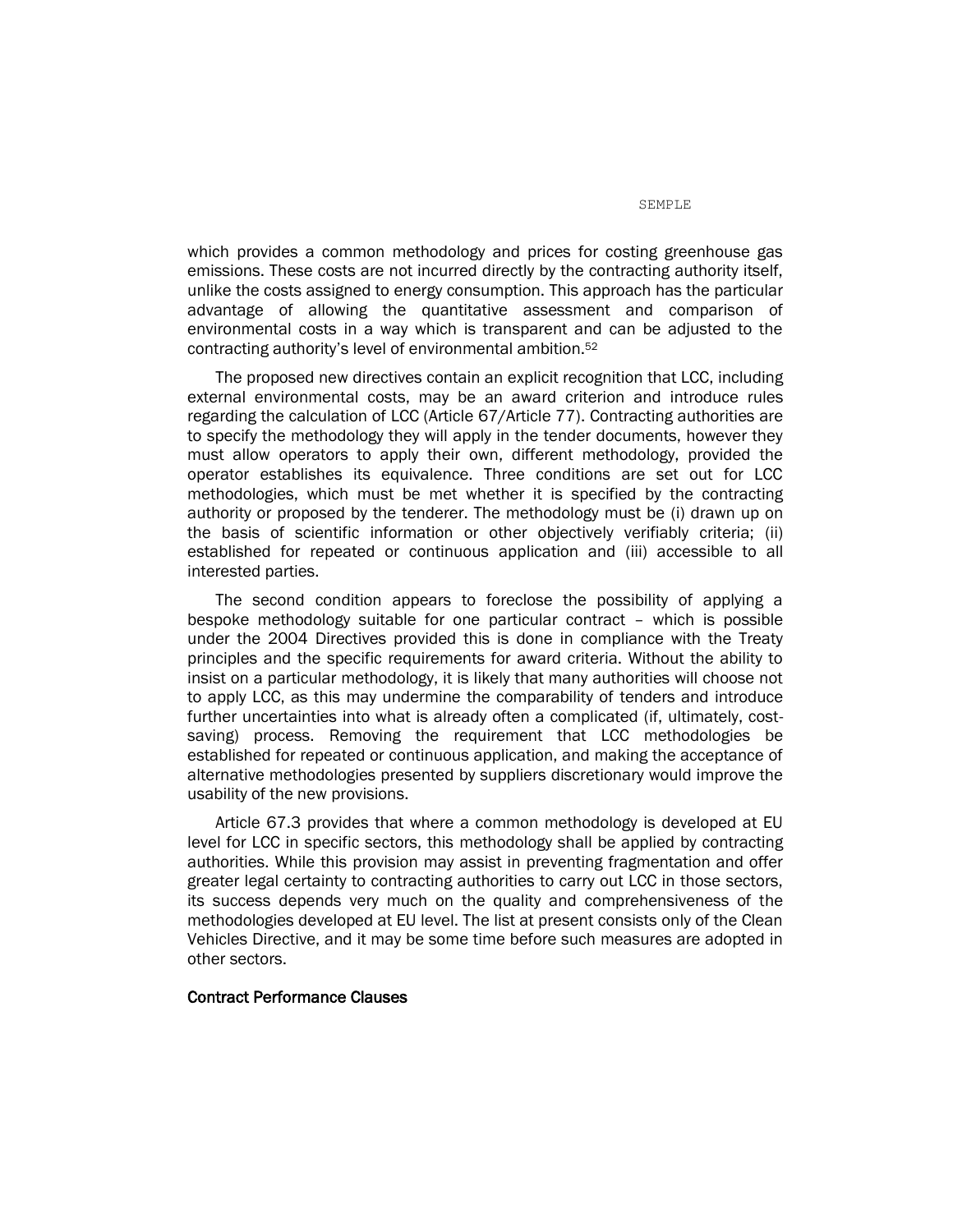Commission guidance on social considerations in procurement has suggested that the correct locus for implementation of these is in contract performance clauses (European Commission, 2010, p. 43-44). Contract performance clauses are largely unregulated by the 2004 Directives, although ECJ case law in this area has established that these are not completely outside the procurement rules. In particular, the Court has enforced requirements to make contract clauses known to bidders and prevent material amendments to contracts after their award. The 2004 Directives explicitly mention the possibility of including social and environmental considerations in the conditions for performance of a contract.<sup>53</sup>

Contract conditions can play a vital role in underlining environmental or social commitments made by tenderers and providing for appropriate remedies in case of breach. They may also be used to incentivise operators to deliver higher levels of performance, for example by linking progressive improvements to bonus payments. However contract performance clauses are likely to be more effective, and also more transparent, where they relate to matters which have already been examined as part of the competitive tender process. As was made clear by the Court in *Nord Pas de Calais*, contract performance clauses in themselves cannot be the basis for rejection of a tender.<sup>54</sup> Case law also indicates that changes to contract performance clauses during the lifetime of a contract may lead to the requirement for a new tender procedure.<sup>55</sup>

A large degree of foresight is thus required to develop contract clauses which are appropriate to achieve specific social or environmental objectives – without being either over or under-ambitious. Because contract conditions do not form part of the assessment of tenders (other than by a simple declaration of acceptance), tenderers may not in fact take adequate account of these requirements in their tendered price and delivery terms. The delivery of the contract can be compromised if the cost of compliance outweighs the margin of profit achieved by the successful tenderer.

On a practical level, contracting authorities lose the opportunity to verify whether economic operators have the technical and professional capacity to deliver these requirements as part of the procurement process. Additional costs may be incurred in monitoring compliance with these provisions throughout the lifetime of the contract. Hiding social or environmental requirements in contract conditions can also limit the opportunity for market-led innovation to improve performance, as tenderers will not be rewarded in the competition for innovative approaches.

For all of these reasons, the suggestion that contract performance clauses are the most appropriate stage for inclusion of social or environmental considerations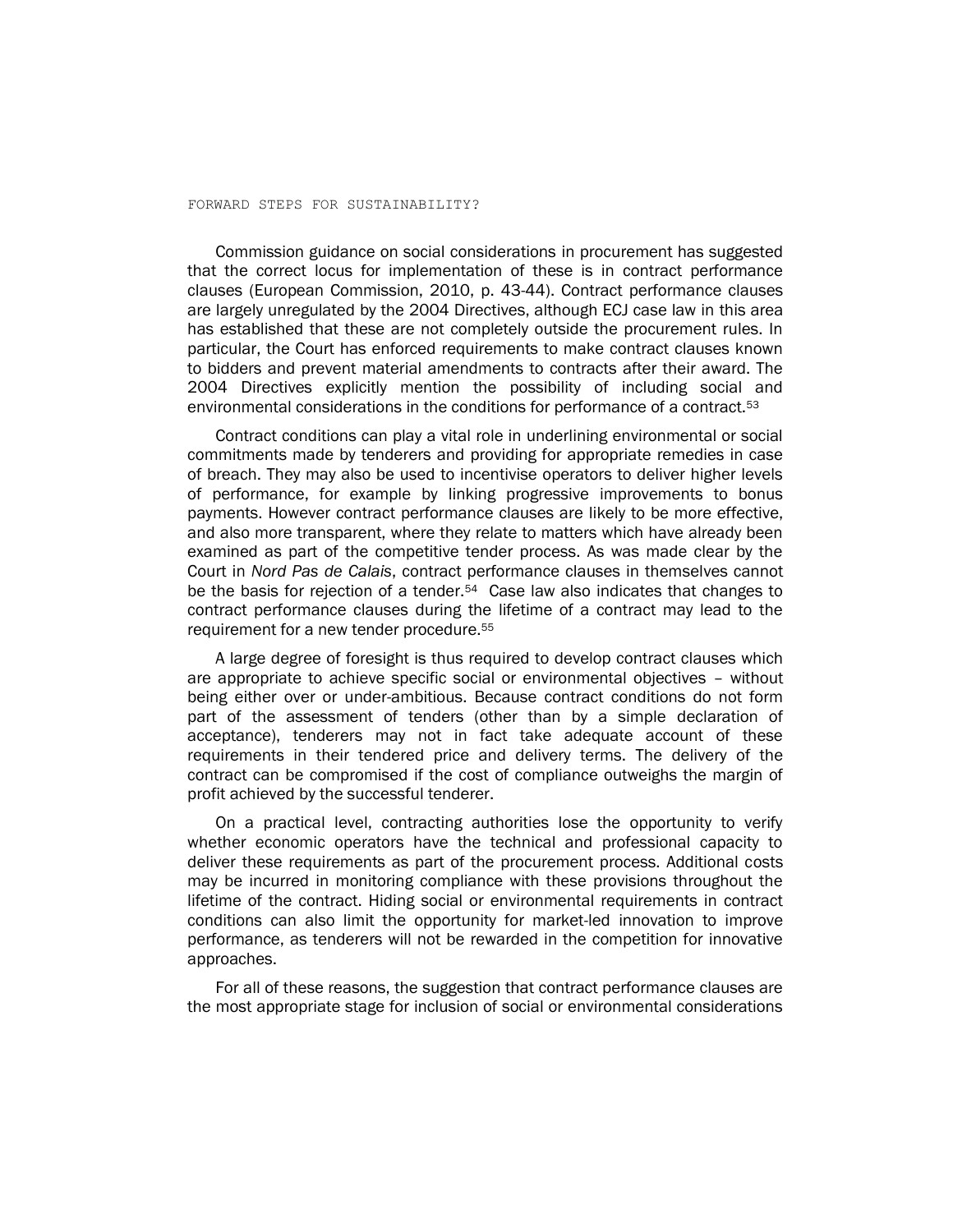is problematic. The rationale for endorsing this approach appears to be driven by concerns about the potentially trade-restrictive nature of (in particular) social criteria applied during the tender process. Significant complexity already exists in this area due to the operation of legislation on the protection of employees in transfers of undertakings<sup>56</sup> and the effect of the ECJ's ruling in the *Rüffert* case on the enforcement of collective agreements in public contracts. Nevertheless, using contract performance clauses as a type of back door means of pursuing social or environmental objectives only adds to this complexity, while detracting from the transparency and effectiveness of these measures by removing them from the realm of competition.

### REFORM OF THE EU PROCUREMENT DIRECTIVES

### Summary of Relevant Provisions

In December 2011, the European Commission published its proposals for legislation replacing the 2004 Directives, along with a new directive on concessions. The following provisions of the proposed Public Sector Directive are of relevance to SPP:

- Increased scope for contracts to be reserved for enterprises employing disabled or disadvantaged workers (Article 17);
- Explicit recognition that technical specifications may include reference to the production process or any other stage of the life-cycle for all types of contract, and stronger requirements on accessibility (Article 40);
- Possibility to refer to specific environmental or social labels in technical specifications (Article 41);
- Ability to invoke non-compliance with EU or international social and environmental law as grounds for refusal to award a contract to a tenderer (Article 54.2);
- Ability to exclude a candidate from a competition on the basis of violations of EU or international environmental or social obligations (Article 55.3(a));
- Explicit recognition that life-cycle costing (LCC), including external environmental costs, may be an award criterion and introduction of rules regarding the calculation of LCC (Article 67);
- Recognition (as in the current Directive) that contract conditions may include social and environmental requirements (Article 70).

SEMPLE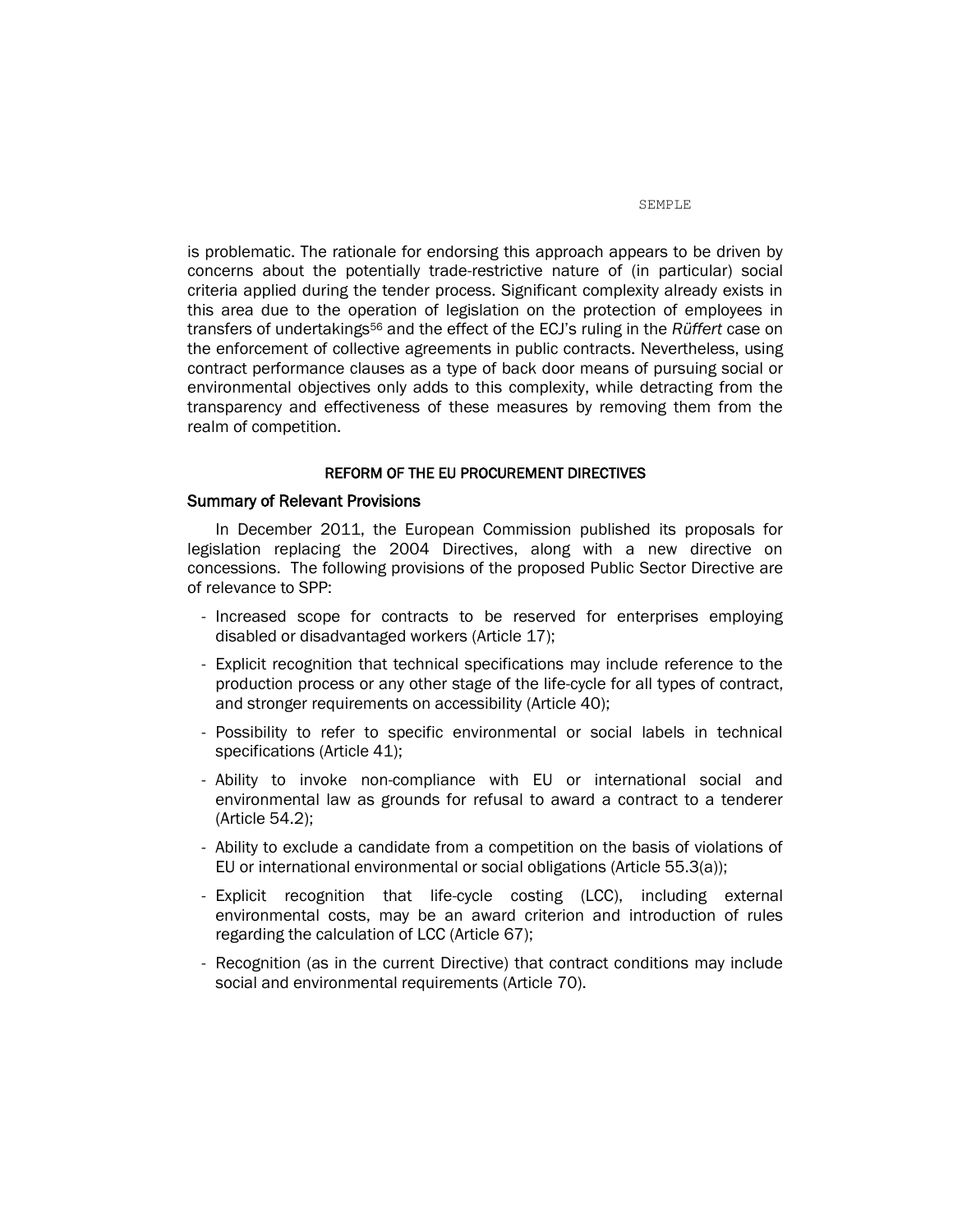Identical provisions exist in the proposed Directive for entities operating in the water, energy, transport and postal services sectors.

Several of these provisions have already been discussed above. Unfortunately, the drafting of Articles 41 and 67 in the proposal means that instead of facilitating the use of eco-labels and life-cycle costing by contracting authorities, they may make it more difficult and subject to legal challenge. The creeping extension of the link to the subject-matter requirement is also likely to cast further shadows on the use of technical specifications and award criteria to address sustainability considerations along the supply-chain. As discussed above, the attempt in recital 41 to limit the scope of social award criteria runs counter to recent jurisprudence from the ECJ.

The ability to exclude a candidate or refuse to award a contract based on violations of EU or international environmental or social law is valuable, however it does not extend to violations of national laws in these areas. It is also accompanied by a new "self-cleaning'" provision (Article 55.4) which, in seeking to make the use of mandatory and discretionary exclusions from tender competitions fairer, will also make them more complex. The requirement to reject tenders which are abnormally low due to violations of EU or international labour, social, and environmental legislation is also accompanied by a complex process which leaves ample room for challenges.<sup>57</sup>

The proposed directives also include the apparent widening of the ability to select tenderers based on the environmental management measures they will be able to apply, and to request third-party evidence of this (e.g. EMAS or ISO 14 001). Under the 2004 Directives, this is possible only for service and works contracts, whereas the combined effect of Article 61.2 and Annex XIV Part II (f) extends this to all forms of contract. This is not highlighted in the introduction or recitals, but could be a useful development for the application of environmental management systems to supply contracts.

### Assessment of Reforms from an SPP Perspective

Overall, while some of the proposed revisions will assist contracting authorities in implementing SPP, others may actually impede this. With the exception of the reporting requirement for national oversight bodies, the absence of any mandatory provisions on SPP is notable, but perhaps not surprising. The Commission stated in its introduction to the proposal that "many stakeholders, especially businesses, showed a general reluctance to the idea of using public procurement in support of other policy objectives." (European Commission, 2011c, p.5). It is regrettable that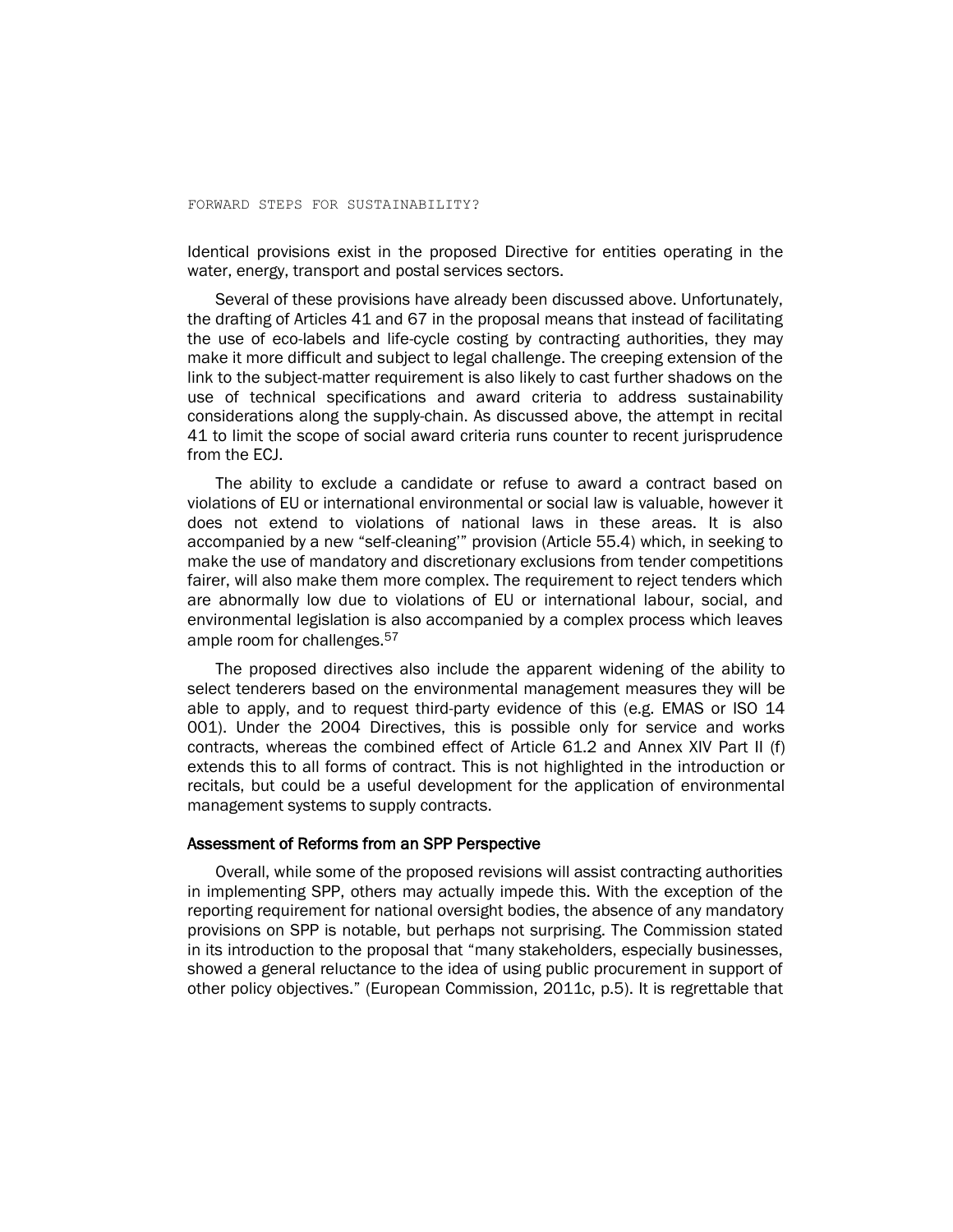the views of public authorities and others – including businesses – committed to sustainability in public contracts were not put forward more effectively.

The proposed reforms offer little to support the practical application of SPP or resolve the areas of legal uncertainty identified above. Further work on the wording of the provisions on labels and life-cycle costing could enhance their usability, without creating unjustified barriers to competition. Clear, easy to use provisions in these areas would open up new ways for businesses to compete while allowing contracting authorities to meet their environmental and social obligations. Removing the current flexibility which contracting authorities have to determine award criteria, including life-cycle costing schemes, is likely to be a step backwards. It is extremely difficult to define one-size-fits-all methodologies for lifecycle costing, and efforts towards harmonisation should not be at the expense of those authorities who are already applying successful LCC approaches for specific contracts.

### CONCLUSION

GPP and SPP are being implemented by contracting authorities across the EU, however deep areas of legal uncertainty exist, which have in some cases been exacerbated by the Commission's standpoint on environmental and social considerations in procurement. The scope for technical specifications to address production processes and methods has been cast into doubt. There has been a creeping extension of the link to the subject matter of the contract requirement, in itself vague, from award criteria to other areas of procurement. The role of contract performance clauses in securing environmental or social objectives in procurement has been exaggerated, partly in order to compensate for the uncertainty created in these other two areas. At the same time, the flexibility for contracting authorities to set, verify and where necessary amend contract clauses has been limited.

Public procurement should be distinguished from regulation in terms of its legitimate scope and suitability to pursue horizontal objectives. It is only one of the tools available to achieve these goals, and subject to many other demands such as value-for-money and transparency. However its importance and influence to achieve sustainability goals cannot be ignored. Public contracts can, and already do, play a key role in influencing environmental and social practices in areas where other forms of regulation may not be effective or efficient. The appropriate role for the procurement directives in facilitating or mandating SPP depends not only on the competence of the EU to act, but also on the effectiveness of the measures proposed.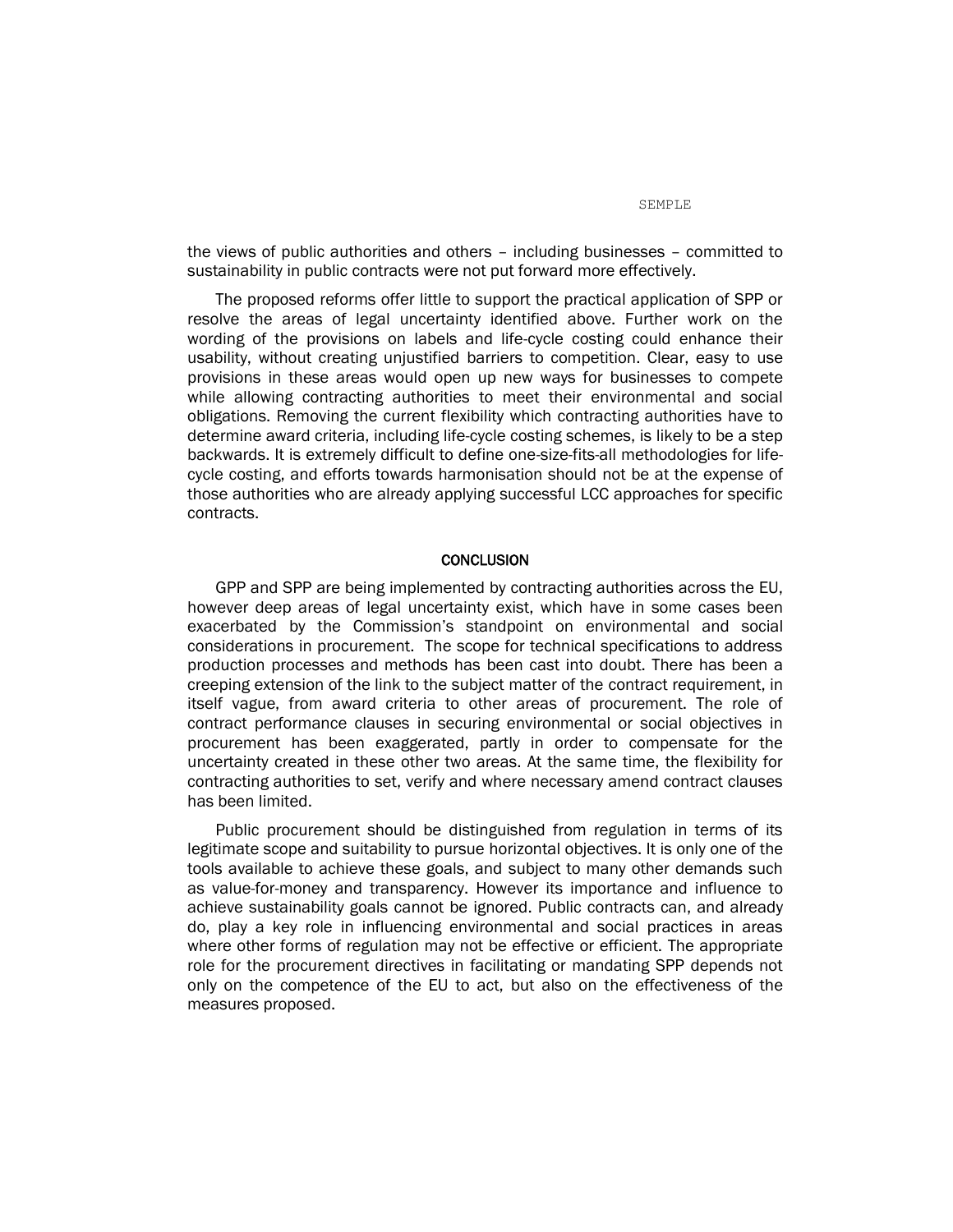Measures to address environmental and social considerations in procurement should be driven by an assessment of their efficacy and legal legitimacy – while maintaining sufficient scope for public authorities to develop divergent approaches. The risk of market fragmentation in this context can in part be addressed through voluntary initiatives aimed at exchanging best practice and developing common criteria and approaches. However mandatory measures such as those set out in the Energy Star Regulation, Clean Vehicles Directive and Energy Performance of Buildings Directive also have a role to play in ensuring cohesive progress towards higher standards.

Changes to the WTO Government Procurement Agreement which facilitate SPP are to be welcomed. The experience of the EU in defining the scope of technical specifications and award criteria which take into account life-cycle impacts may be useful in interpreting the new provisions, as many of the same considerations are at play. It is to be hoped that the legal shadows which continue to afflict the legitimate efforts of European public authorities to implement SPP will not extend to interpretation of this agreement, and can be resolved in the final text of the revised EU procurement directives.

### **NOTES**

- 1. Hereafter referred to as "horizontal objectives." This term is chosen over "secondary objectives" as it includes social or environmental considerations which may be essential to the award of the contract, for example compliance with legal obligations to pay minimum wages or apply environmental regulations.
- 2. *Directive 2004/17/EC on the co-ordination of procurement procedures of entities operating in the water, energy, transport and postal services sectors* OJ L 134, 30.4.2004, pp. 1–113 and *Directive 2004/18/EC on the coordination of procedures for the award of public supply contracts, public service contracts and public works contracts* OJ L 134, 30.4.2004, pp. 114– 240 ("the 2004 Directives.") The Commission's proposals for the replacement of the 2004 Directives are set out in COM (2011) 895 final *Proposal for a Directive of the European Parliament and of the Council on procurement by entities operating in the water, energy, transport and postal services sectors* and COM (2011) 896 final *Proposal for a Directive of the European Parliament and of the Council on public procurement*.
- 3. The World Commission on Environment and Development (1987), offered the following definition: "Sustainable development is development which meets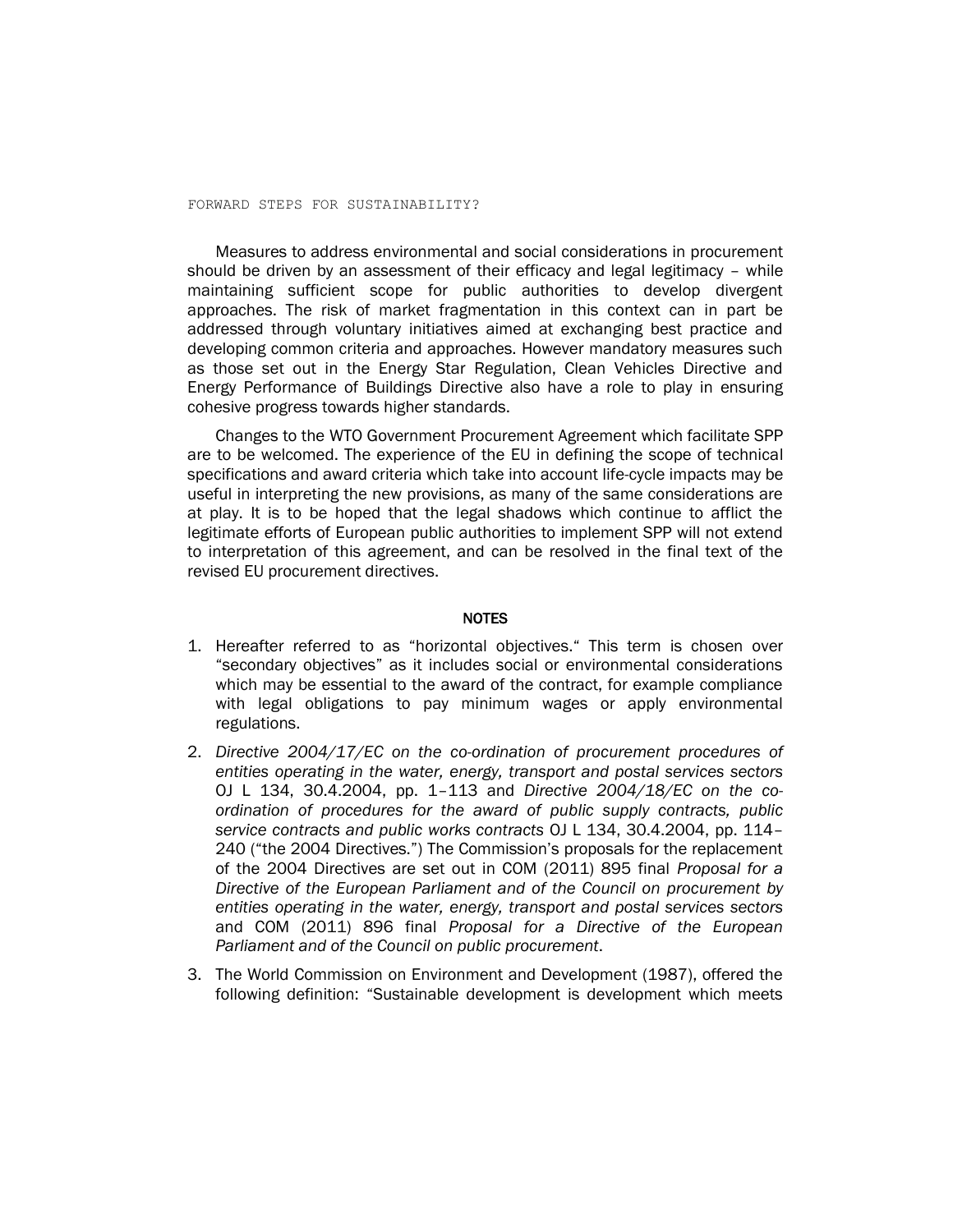the needs of the present without compromising the ability of future

4. Article 11 of the Treaty states that: "Environmental protection requirements must be integrated into the definition and implementation of the Union's policies and activities, in particular with a view to promoting sustainable development." The European Council adopted a renewed sustainable development strategy in 2006, and the most recent commitments can be found in COM (2009) 400 *Mainstreaming sustainable development into EU policies,* which specifically mentions the role of green public procurement. In addition to their commitments through the EU, all 27 Member States have adopted sustainable development strategies. A large number of local and regional authorities across Europe have also adopted their own strategies, in many cases linked to the UN sustainable development initiative, Agenda 21.

generations to meet their own needs."

- 5. For a comprehensive discussion of these practices both within the EU and internationally see McCrudden (2007).
- 6. An extensive literature is developing on the use of public procurement to stimulate innovation, and many of the cases cited involve social or ecoinnovation. See, *inter alia*: Wilkinson et al. (2005); Aho et al. (2006); Organisation for Economic Cooperation and Development (2011).
- 7. The impact of GPP/SPP on costs has not been systematically studied in the EU, however some evidence does exist to link it to reduced prices for environmentally or socially responsible goods and services. A 2009 report found an average 1% reduction in costs associated with the introduction of GPP criteria across ten product groups in seven Member States. See Pricewater-houseCoopers, Significant and Ecofys, (2009), p. 5-7.
- 8. The criteria, along with technical background reports and an explanation of the process for their development, can be accessed on the EU GPP website [http://ec.europa.eu/](http://ec.europa.eu/environment/gpp) environment/gpp.
- 9. The "Green 7" countries were Sweden, Finland, Denmark, the Netherlands, United Kingdom, Germany and Austria.
- 10. The average reduction in  $CO<sub>2</sub>$  emissions across the ten product groups studied was 25%; the average cost reduction 1%. A wide variation applied between the ten product and service groups studied.
- 11. An element of 'self-selection', in which contracting authorities who are actively aware of and implementing GPP/SPP are more likely to respond to such questionnaires, is a problem facing this type of research. In the absence of more fulsome information regarding environmental and social aspects of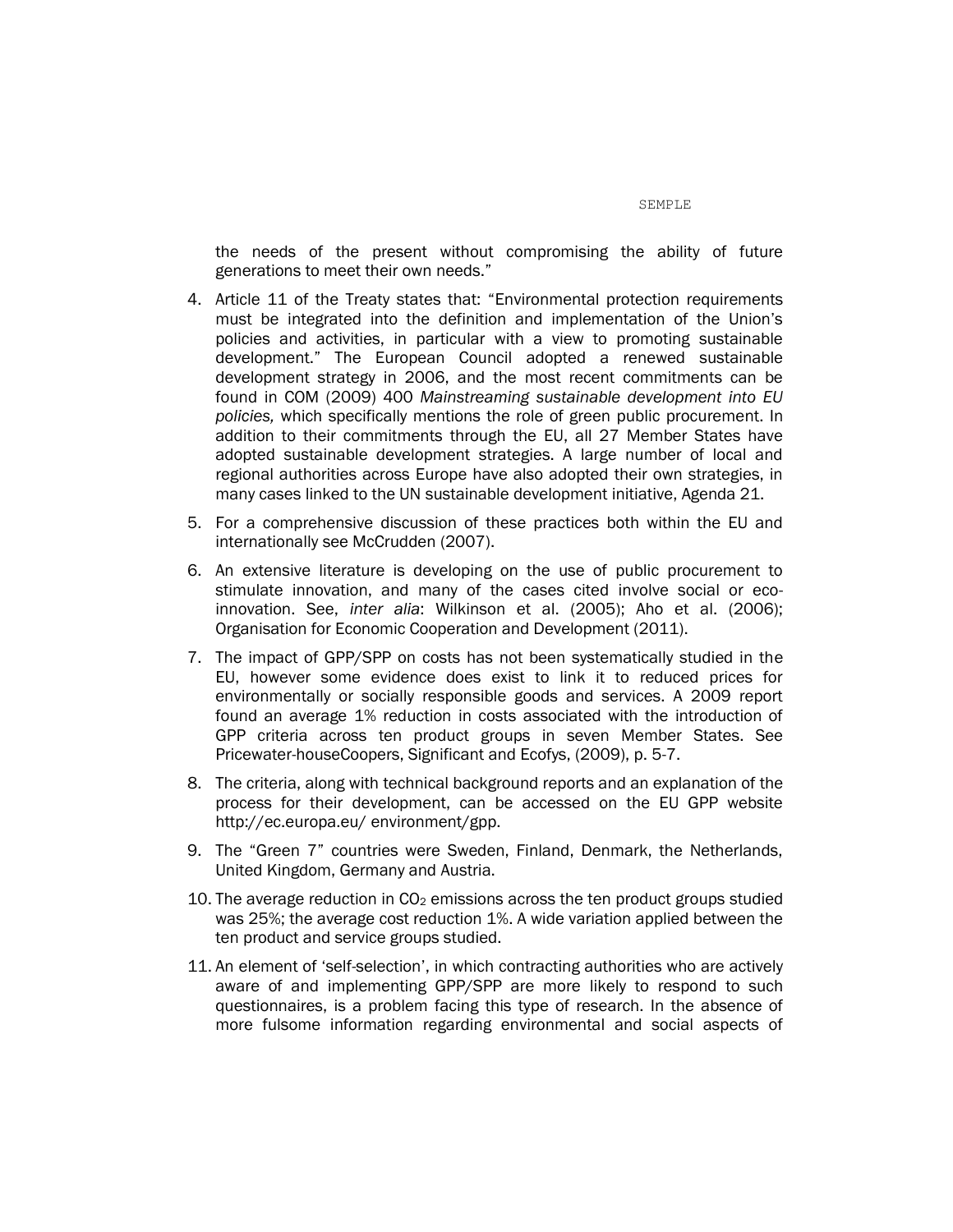contracts being included in notices which are published in the Official Journal, there are no obvious methods for comparing the results of such direct research to a 'control group' of public authorities not actively responding to questionnaires.

- 12. While there is no obligation to publish notices in the case of contracts which fall below the respective thresholds for supplies/services and works, this appears to be done frequently. The *Evaluation Report* indicates that in 2006- 2010 approximately 18% of notices published in the Official Journal fell below the €125,000 central government threshold for supplies and services, and 30% of notices published by sub-central authorities fell below the €193,000 threshold. Even more notable is the frequency with which notices for belowthreshold works contracts are published: this accounted for 70% of the total number of works notices in the period analysed. Potential explanations for this include the difficulty of accurately predicting the value of contracts, uncertainty about when notices must be published, desire to attract EU-wide competition even for lower value contracts, and specific national or institutional rules requiring publication.
- 13. The finding relates to reports from 856 public authorities in relation to 1783 individual contracts covering ten product and service groups. For the purpose of the study a "green" contract was defined as containing at least one of the core EU GPP criteria for that product group. Only 26% of the last contracts signed met the tougher measure of containing all core EU GPP criteria.
- 14. In certain cases, it may be observed that suppliers respond to environmental or social criteria included in a tender by changing their practices or obtaining third-party certification in order to compete in subsequent tenders. See, for example, the contract awarded by the City of Reykjavik for cleaning services: [http://ec.europa.eu/environment/gpp/pdf/news\\_alert/Issue12\\_Case\\_Study2](http://ec.europa.eu/environment/gpp/pdf/news_alert/Issue12_Case_Study29_Reykjavik_Cleaning.pdf) [9\\_Reykjavik\\_Cleaning.pdf](http://ec.europa.eu/environment/gpp/pdf/news_alert/Issue12_Case_Study29_Reykjavik_Cleaning.pdf) [retrieved 5 June 2012]

However it is still difficult to isolate GPP as a causal factor in such changes.

15. These include, for example, the Procura+ campaign [\(www.procuraplus.org\)](http://www.procuraplus.org/), Compraverde [\(www.forumcompraverde.](http://www.forumcompraverde.it/) it), Kompass Nachhaltige Öffentliche Beschaffung (http://oeffentli [chebeschaffung.kompass-nachhaltigkeit.de\)](http://oeffentlichebeschaffung.kompass-nachhaltigkeit.de/), Ach-ats Respon-sables [\(www.achatsresponsables.com\)](http://www.achatsresponsables.com/) and the Sustainable Procurement Centre of Excellence [\(http://spce.procureweb.](http://spce.procureweb.ac.uk/) ac.uk). [All Retrieved on June 5, 2012].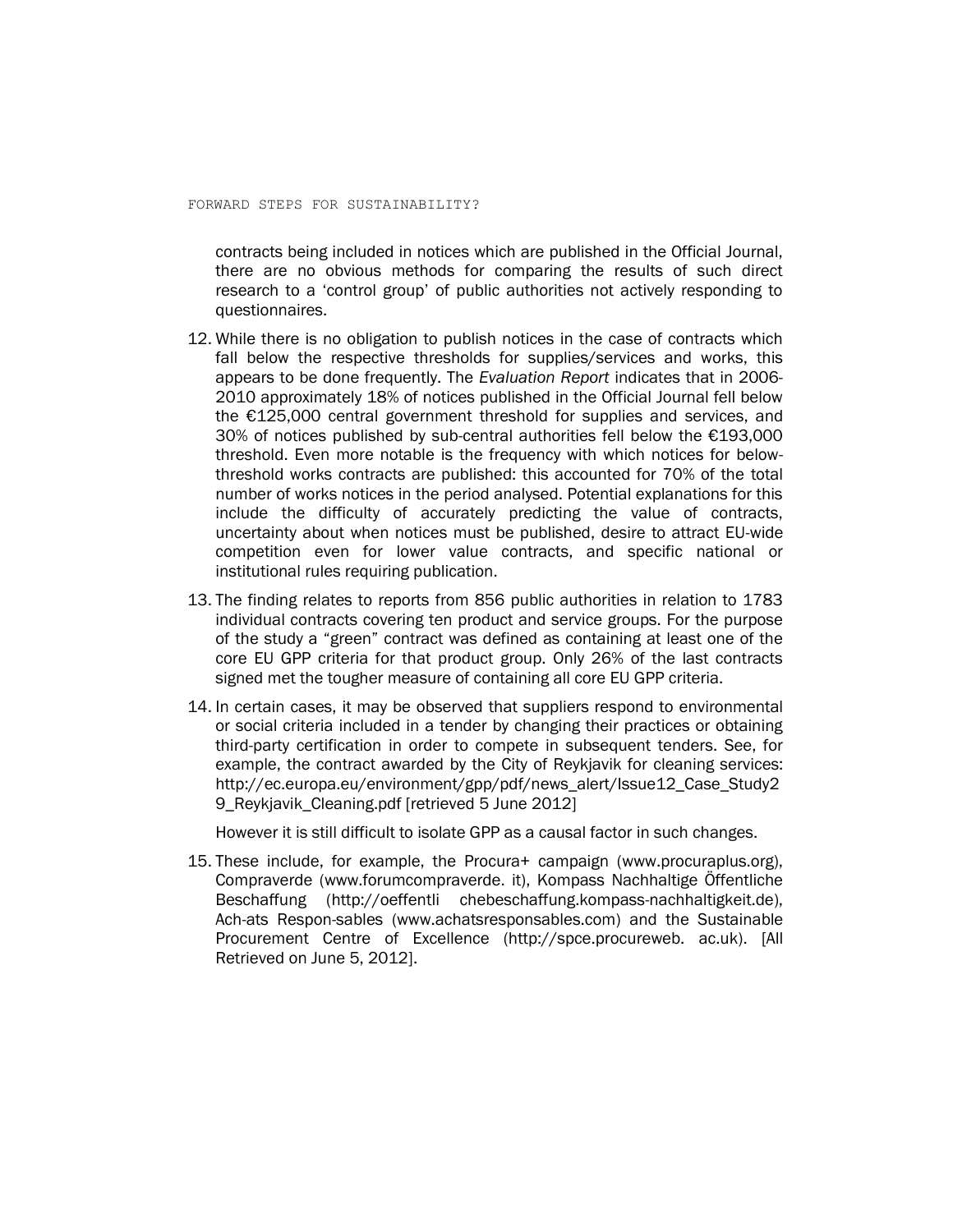- 16. In 2009/2010 a specific programme of capacity building for GPP was funded by the European Commission and carried out in 20 Member States (see [http://gpp.itcilo.org,](http://gpp.itcilo.org/) (Retrieved on June 5, 2012).
- 17. All resources are available at [http://ec.europa.eu/environment/](http://ec.europa.eu/environment/gpp) gpp. [Retrieved on June 5, 2012].
- 18. Specifically articles 53, 62 and 114 of the Treaty on the Functioning of the European Union (TFEU).
- 19. See Case C/324-98 *Telaustria Verlags GmbH and Telefonadress GmbH v Telekom Austria AG* [2000] ECR I-10745. The extension of certain Treatyderived rules to contracts not covered by the Directives was consolidated by the European Commission in its 2006 interpretative communication *on the Community law applicable to contract awards not or not fully subject to the provisions of the Public Procurement Directives* (2006/C 179/02). This communication was challenged unsuccessfully by Germany (supported by six other Member States) in Case T-258/06 *Germany v Commission.*
- 20. Article 5 (3) TEU provides: "Under the principle of subsidiarity, in areas which do not fall within its exclusive competence, the Union shall act only if and in so far as the objectives of the proposed action cannot be sufficiently achieved by the Member States, either at central level or at regional and local level, but can rather, by reason of the scale or effects of the proposed action, be better achieved at Union level."
- 21. The author points out that the ECJ has adopted a wider interpretation of the discretion of contracting authorities than the Commission, notably in the *Concordia, EVN Wienstrom* and *Fabricom* cases (Joined Cases C-21/03 and 34/03, *Fabricom SA v Belgian State*, [2005] ECR I-01559*.* The extent to which discretion in the choice of award criteria vests in contracting authorities, as opposed to Member States, was considered in Case C-247/02 *Sintesi SpA v Autorità per la Vigilanza sui Lavori Pubblici* [2004] ECR I-09215 – with the ECJ again finding in favour of the discretion of contracting authorities. A countervailing trend to limit this discretion might be seen in Case C-6/05 *Medipac-Kazantzidis AE* [2007] ECR I-04557 and Case C-489/06 *Commission v Greece* [2009] ECR I-01797, however these cases concerned a specific area of harmonised EU legislation (standardised medical devices bearing the CE marking).
- 22. Case 31/87 *Gebroeders Beentjes BV v State of the Netherlands* [1988] ECR I-04635 ("*Beentjes*").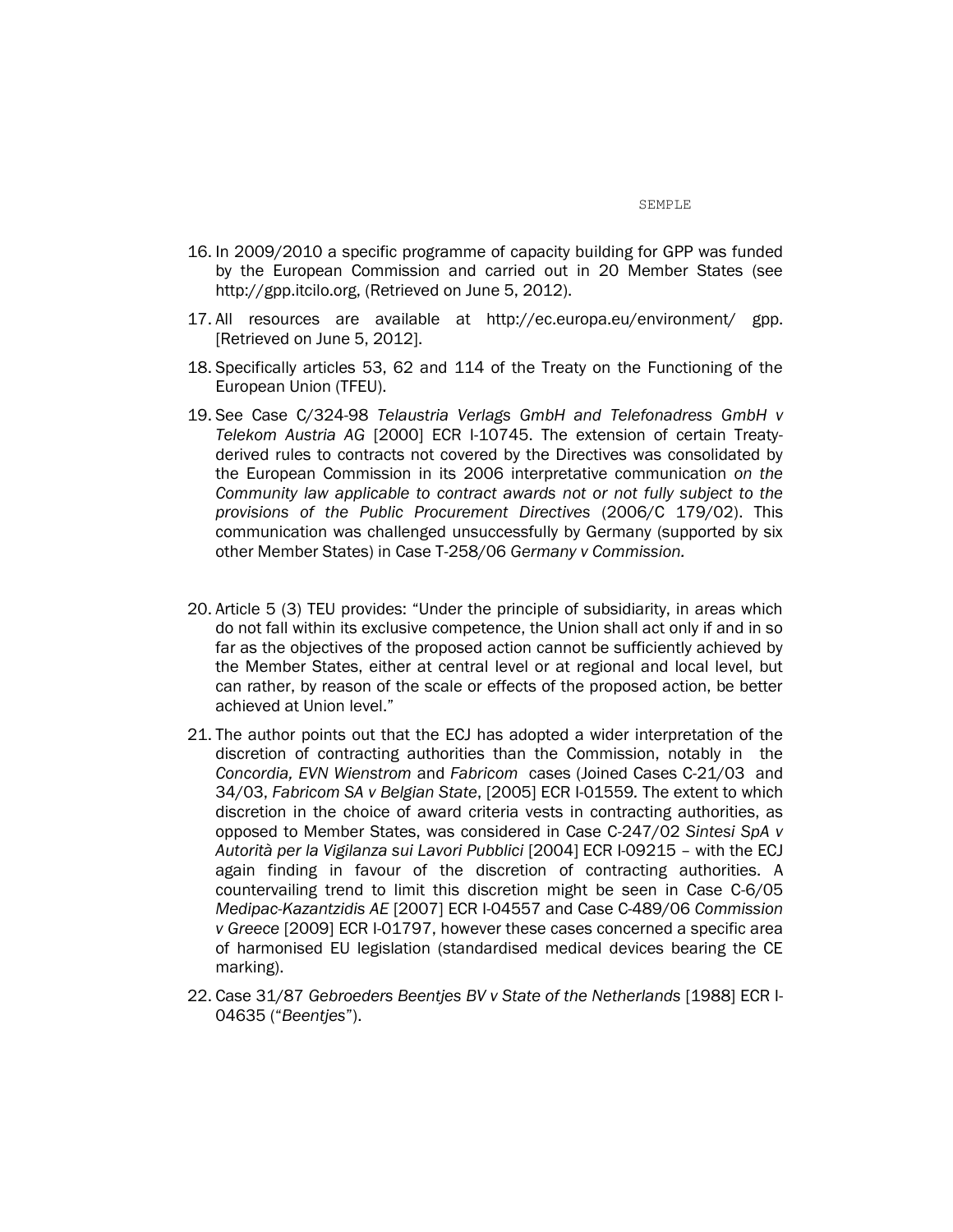- 23. Case C-225/98 *Commission v France* [2000] ECR I-07445 ("*Nord Pas de Calais"*).
- 24. Case C-513/99 *Concordia Bus Finland Oy Ab, formerly Stagecoach Finland Oy Ab v Helsingin kaupunki and HKL-Bussiliikenne* [2002] ECR I-07213 ("*Concordia"*).
- 25. Case C-448/01 *EVN AG and Wienstrom GmbH v Republic of Austria* [2003] ECR I-14527 ("*EVN Wienstrom"*).
- 26. Art. 26 of Directive 2004/18/EC recognises that contracting authorities may set conditions for the performance of a contract concerned with social and environmental considerations, provided these are compatible with Community law and indicated in the contract notice or specifications.
- 27. Art. 53 of Directive 2004/18/EC includes environmental characteristics in the non-exhaustive list of criteria upon which the award of contracts may be based when the award criterion of most economically advantageous tender is used. The recitals to the Directive also cite the requirements for award criteria enunciated by the Court in *Concordia*.
- 28. Art. 45.2 (c), (d), (e) and (f) of Directive 2004/18/EC
- 29. Art. 19 of Directive 2004/18/EC
- 30. *Regulation (EC) No. 106/2008 on a Community energy-efficiency labelling programme for office equipment (recast version)* OJ L 39, 13.2.2008, pp. 1–7
- 31. *Directive 2009/33/EC of the European Parliament and of the Council of 23 April 2009 on the promotion of clean and energy-efficient road transport vehicles* OJ L 120, 15.5.2009, pp. 5–12*.* Under the Directive contracting authorities must include energy/fuel consumption and environmental performance in their technical specifications and/or award criteria when awarding contracts for road transport vehicles. Where these impacts are monetised for inclusion in the purchasing decision, specific values are set out for the costing of different types of emission.
- 32. *Directive 2010/31/EU on the energy performance of buildings* OJ L 153, 18.6.2010, pp. 13–35.
- 33. *Directive 2006/32/EC on energy end-use efficiency and energy services* OJ L 114, 27.4.2006, pp. 64–85.
- 34. *Directive 2010/30/EU on the indication by labelling and standard product information of the consumption of energy and other resources by energyrelated products* OJ L 153, 18.6.2010, pp. 1–12.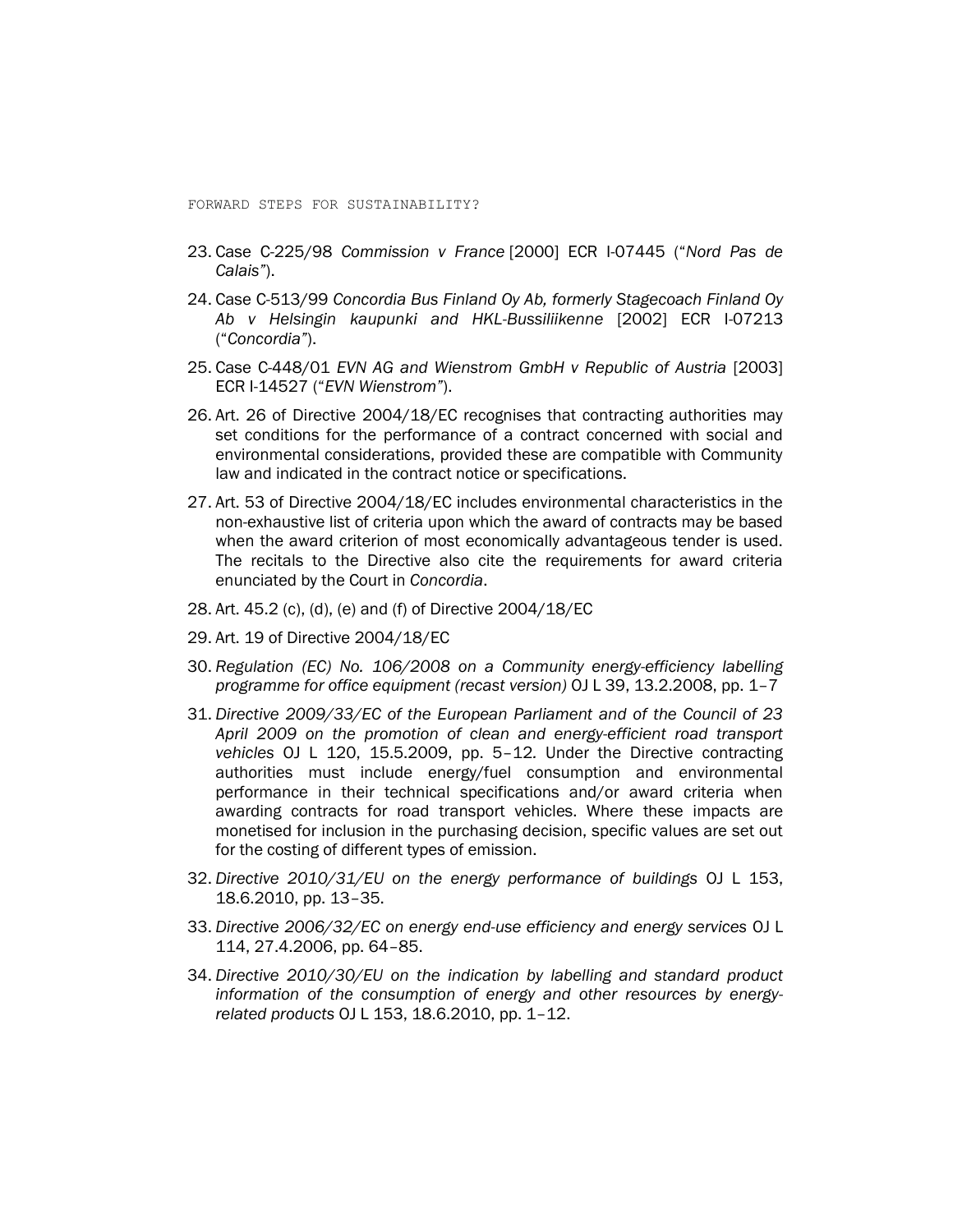- 35. Article 23 (2) of Directive 2004/18/EC and Article 34 (2) of Directive 2004/17/EC, emphasis added.
- 36. Council Directive 71/305/EEC *concerning the co-ordination of procedures for the award of public works contracts* OJ L 185, 16. 8. 1971, p. 5.
- 37. For a good overview and analysis of this case law, see de Burca G. and Craig, P. (2007) *EU Law: Text, Cases and Materials* (4th edition, p. 666-696), Oxford: Oxford University Press.
- 38. The latter example is in fact explicitly endorsed in the 2004 Directives which provide that "Whenever possible…technical specifications should be defined so as to take into account accessibility criteria for people with disabilities or design for all users." (Art. 23(1), Directive 2004/18/EC; Art. 34 (1), Directive 2004/17/EC)
- 39. Annex VI, 1 (a) and (b) of Directive 2004/18/EC; Annex XXI of Directive 2004/17/EC contains identical definitions, save the reference to 'public' contracts.
- 40. See Case T-345/03 *Evropaїki Dynamiki v Commission* [2008] ECR II-00341, in which the Court annulled the award of a contract by the European Commission, finding that the failure to make information about its requirements for an IT system available to all tenderers which would neutralise the advantage of the incumbent service provider violated the principle of equal treatment.
- 41. Council Directive 92/50/EEC of 18 June 1992 *relating to the coordination of procedures for the award of public service contracts* OJ L 209, 24.7.1992, p. 1–24
- 42. *Concordia*, above note 24, para. 59. Advocate General Mischo's opinion took the view that such a link was not required, based upon the approach taken in the *Beentjes* and *Nord Pas de Calais* cases. (Case C-513/99, Advocate General's Opinion, para. 110-112)
- 43. Directive 2004/18/EC First recital and Article 53 (1) a; Directive 2004/17/EC First recital and Article 55 (1) a
- 44. Case C-368/10 *European Commission v Kingdom of the Netherlands,*  judgment of 10 May 2012*,* not yet reported.
- 45. *Ibid.,* para 91.
- 46. *Concordia*, above note 24, para 55.
- 47. *Ibid.,* para. 46.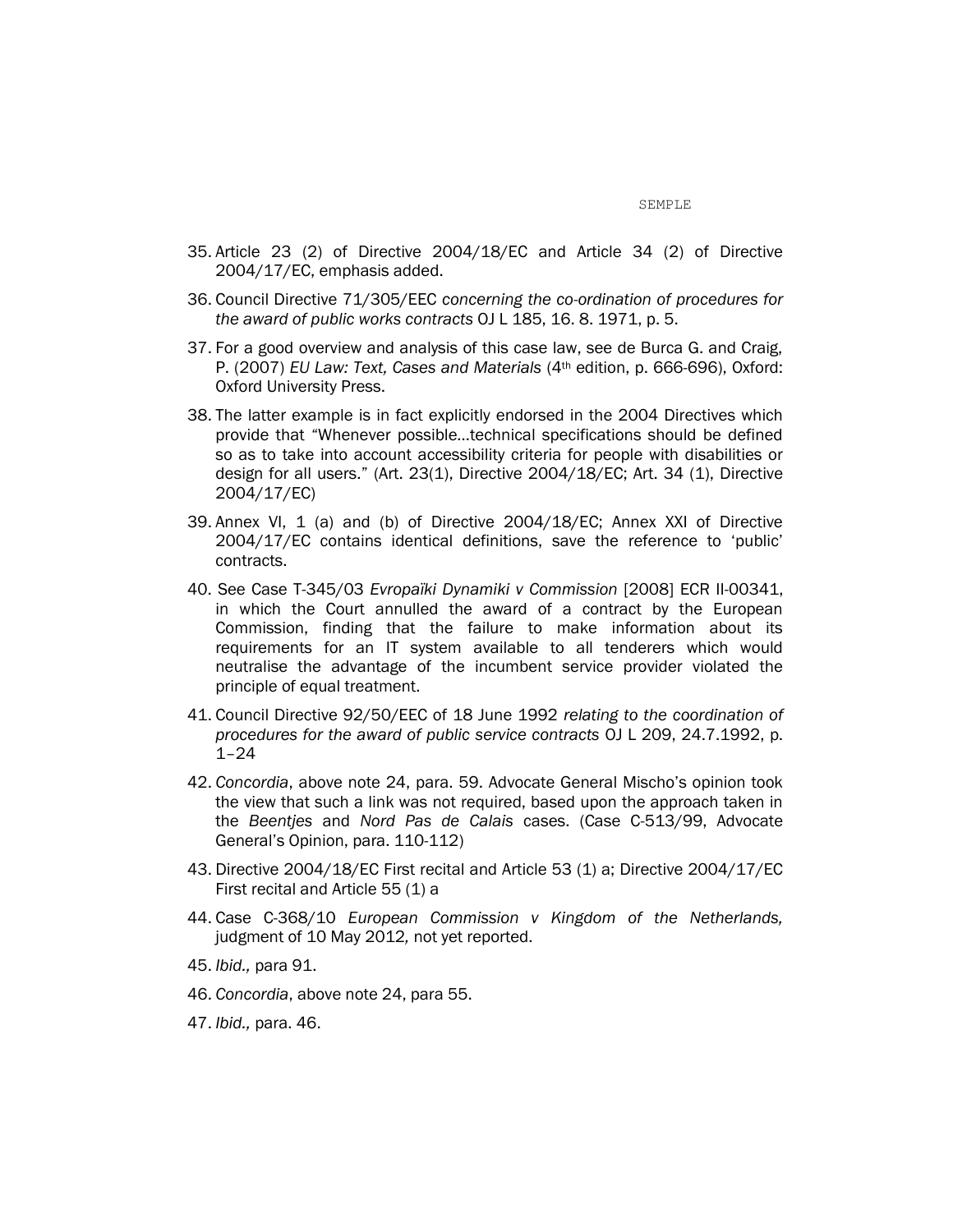- 48. Case T-14/96 *BAI v. Commission* [1999] ECR II-00139.
- 49. Formerly Article 87(1) TEC.
- 50. Joined Cases T-116/01 and T-118/01 *P&O European Ferries (Vizcaya) SA and Diputación Foral de Vizcaya v Commission* [2003] ECR II-02957.
- 51. *Ibid*, para. 116.
- 52. Although specific values for the costing of emissions are set, higher values can be set up to two times those specified (Article 6.1 of Directive 2009/33/EC). Contracting authorities are also free to determine the overall weight which these factors have in their award criteria weighting.
- 53. Directive 2004/18/EC, Article 26; Directive 2004/17/EC, Article 38.
- 54. *Commission of the European Communities v France* (C-225/98) [2000] ECR I-07445, para 53.
- 55. See in particular See Case C-496/99 P *Commission v CAS Succhi di Frutta* [2004] ECR I-03801 paras. 115-121; Case C-454/06 *pressetext Nachrichtenagentur* [2008] ECR I-04401, and Case C-91/08 *Wall AG v Stadt Frankfurt am Main*. Where changes to a contract after award constitute material amendments which would have allowed for the admission of tenderers other than those originally admitted or the acceptance of an offer other than that originally accepted, a new contract award procedure may be required. It is proposed to codify these developments in the new procurement directives (Article 72 of COM (2011) 896 final and Article 82 of COM (2011) 895 final.)
- 56. Council Directive 2001/23/EC of 12 March 2001 *on the approximation of the laws of the Member States relating to the safeguarding of employees' rights in the event of transfers of undertakings, businesses or parts of undertakings or businesses* OJ L 82, 22.3.2001, pp. 16–20.
- 57. The reference value for calculation of an abnormally tender is set at more than 50% lower than the average price or cost and more than 20% lower than the second-lowest tender, where at least five tenders have been received (Article 69.1). It is perhaps unfortunate that this includes all tenders, and not only those which are valid and responsive to the specification set out, as this may result in a skewed reference value for the determination of abnormally low tenders.

#### **REFERENCES**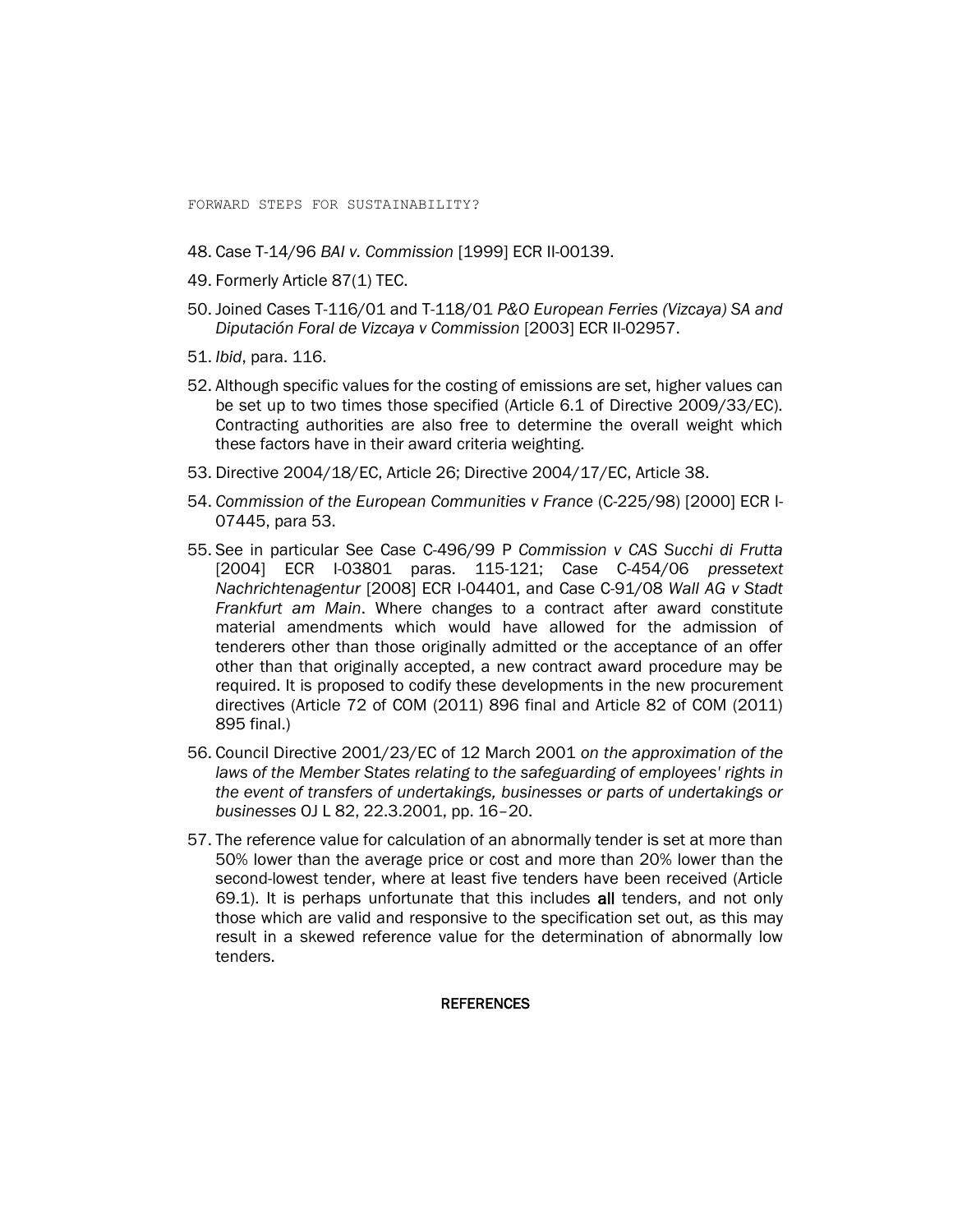- Aho, E., Cornu, J., Georghiou, L., & Subirá, A. (2006). *Creating an innovative Europe: Report of the Independent Expert Group on R&D and Innovation*. Luxembourg: Office for Official Publications of the European Communities.
- Arrowsmith, S. (2010). "Horizontal Policies in Public Procurement: A Taxonomy." *Journal of Public Procurement, 10* (2): 149-186
- Arrowsmith, S. (2009). "Application of the EC Treaty and Directives to Horizontal Policies: A Critical Review" in Arrowsmith and Kunzlik (Eds.), *Social and Environmental Policies in EC Procurement Law*: *New Directives and Directions* (pp. 108-146). Cambridge, UK: Cambridge University Press.
- Cave, J., Georghiou, L., & Wilkinson, R. (2005). *Public Procurement for Research and Innovation: Report of the Expert Group* ("The Wilkinson Report"). Luxembourg: Office for Official Publications of the European Communities.
- Centre for European Policy Studies and College of Europe (2012). *The Uptake of Green Public Procurement in the EU27*. Brussels, Belgium: European Commission, Directorate-General for the Environment.
- Essig, M., Frijdal, J., Kahlenborn,W. and Moser, C. (2011). *Strategic Use of Public Procurement in Europe: Final Report to the European Commission.* Brussels, Belgium: European Commission, Directorate-General Internal Market and Services.
- European Commission (2001). *Interpretative Communication on the Community*  Law Applicable to Public Procurement and the Possibilities for Integrating *Environmental Considerations into Public Procurement* (COM 2001 274). Brussels, Belgium: Directorate-General Internal Market and Services.
- European Commission (2004). *Buying Green! A handbook on environmental public procurement* (1st ed.). Luxembourg: Publications Office of the European Union.
- European Commission (2010). *Buying Social: A Guide to Taking Account of Social Considerations in Public Procurement*. Brussels, Belgium: Directorate-General for Employment, Social Affairs and Inclusion.
- European Commission (2011a). *Green Paper on the Modernisation of Public Procurement Policy: Towards a More Efficient European Procurement Market* (COM 2001 15, "The Green Paper"). Brussels, Belgium: Directorate-General Internal Market and Services.
- European Commission (2011b). *Evaluation Report: Impact and Effectiveness of EU Public Procurement Legislation (*p. 27) SEC (2011) 853 final. Brussels, Belgium: Directorate-General for Internal Market and Services.